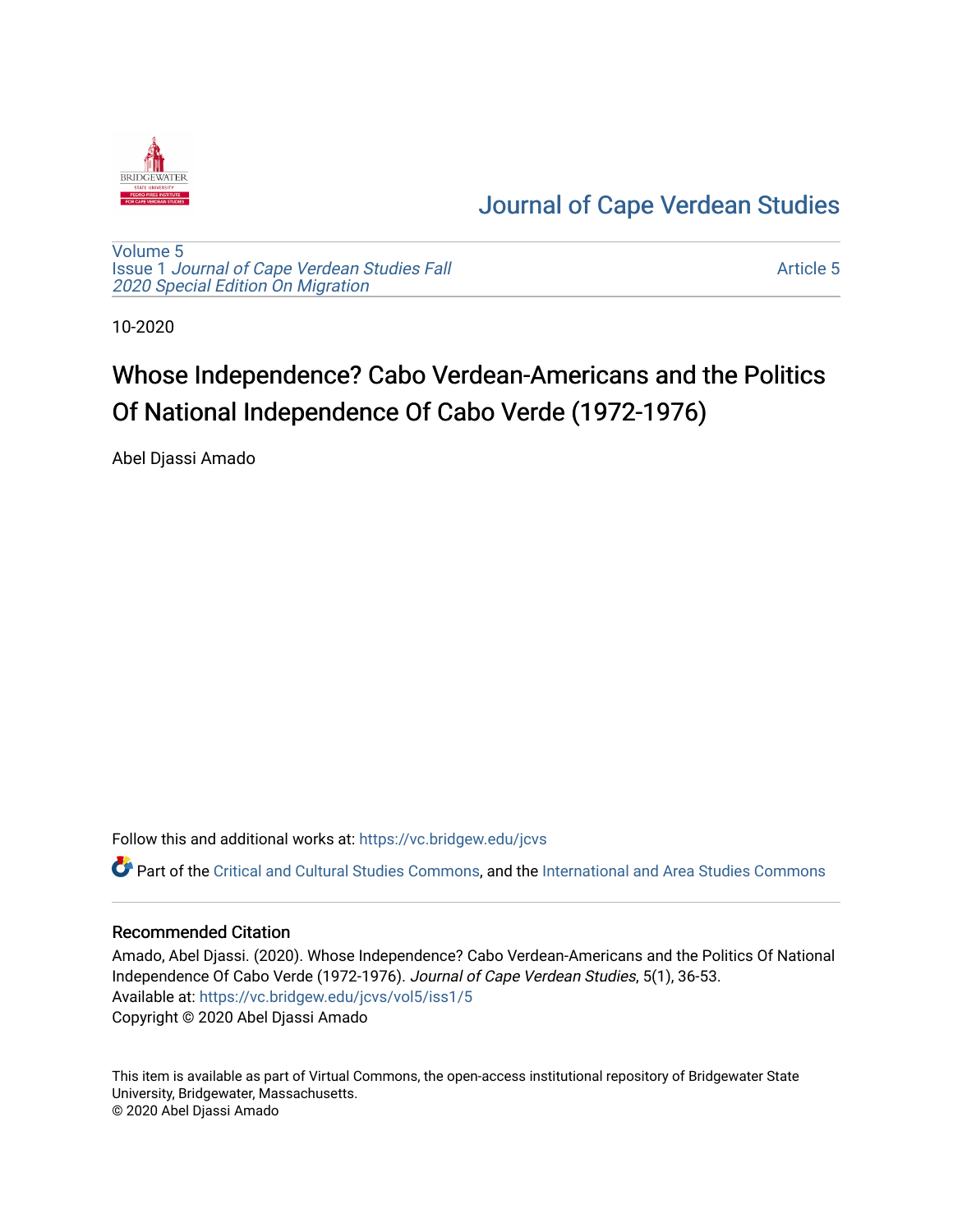# **WHOSE INDEPENDENCE? CABO VERDEAN-AMERICANS AND THE POLITICS OF NATIONAL INDEPENDENCE OF CABO VERDE (1972-1976)**

Abel Djassi Amado Professor of Political Science Simmons University

# ABSTRACT

In this paper, I argue that anti-colonial politics in the late colonial period of Cape Verde had an important diasporic content. During the 1960s, Cabo Verde began a long, increasingly violent effort to attain independence from Portugal (finally achieved in 1975). Diasporic Cabo Verdeans in the US responded in surprisingly variable ways to the political resistance claiming their national homeland. In this paper, I focus on responses by two political groups that emerged as central in the Cabo Verdean diaspora: the PAIGC-USA Support Committee and the Juridical Congress of World Cape Verdean Communities. I argue that these two groups constituted a political reification of important socio-ideological cleavages that emerged within the global Cabo Verdean community from the 1960s. The fall of Portugal's fascist regime (Estado Novo) in 1974, and the subsequent independence agreement with the African Party for the Independence of Guinea-Bissau and Cabo Verde (PAIGC), crystalized these political differences. The zenith of intra-community, politico-ideological conflict corresponded to the Juridical Congress' declaration of independence of Cabo Verde--in reaction to what many viewed as a grab for power by the PAIGC. In short, at a key moment in Cabo Verdean history, diasporic citizens exercised critical agency in seeking to influence, and even shape, the volatile political landscape in their homeland.

Keywords: PAIGC-USA Support Committee; Juridical Congress of World Cape Verdean Communities; Diaspora Politics; Cabo Verdean Independence Politics.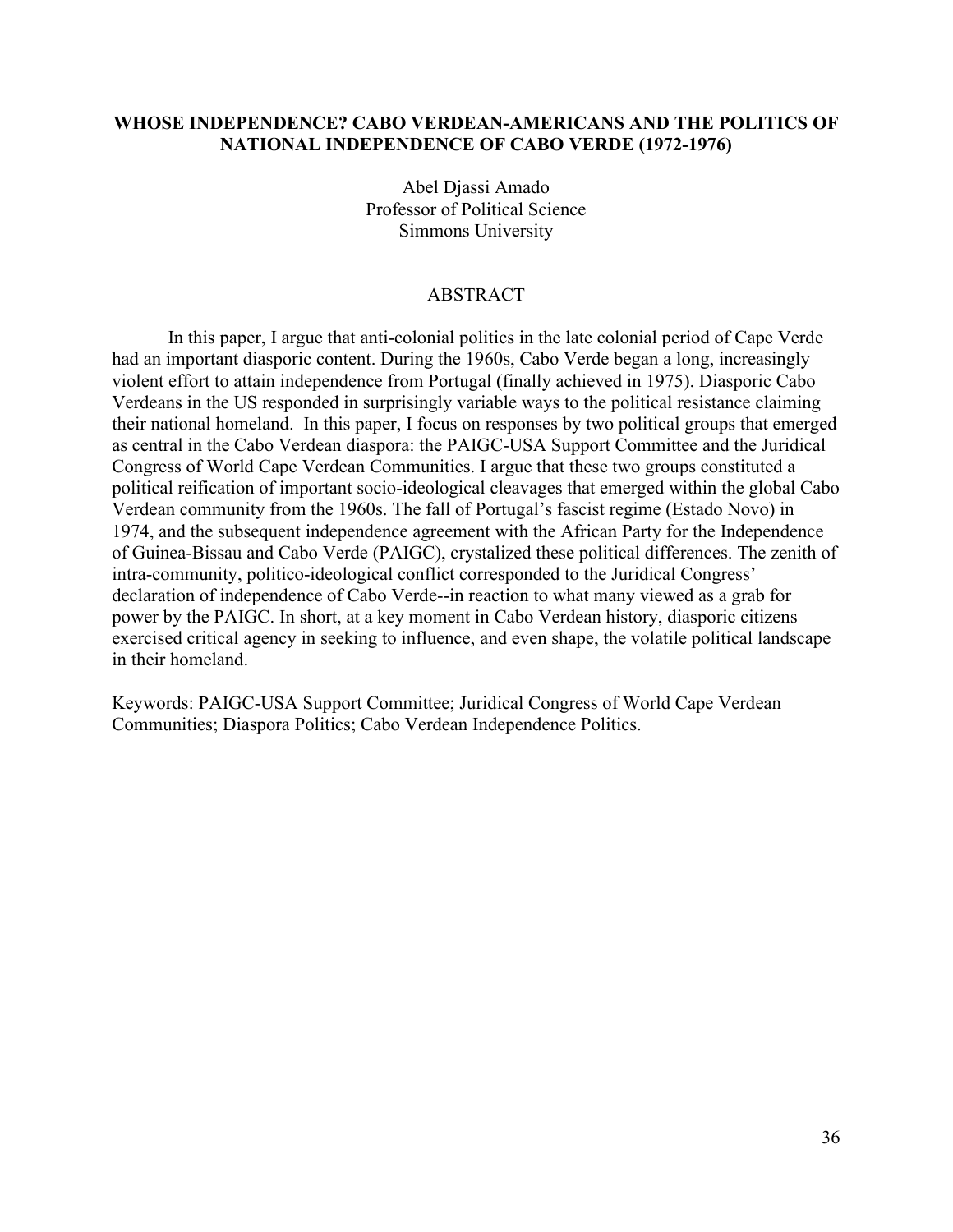#### **Introduction**

On December 18, 1974, the Government of Portugal and the African Party for the Independence of Guinea-Bissau and Cabo Verde (PAIGC) signed what became known as the Lisbon Agreement, which initiated a process for Cabo Verde to achieve independence from Portugal seven months later (on July 5, 1975). The independence agreement translated into the *de jure* political predominance of the PAIGC and the silencing of political forces that opposed the views of that liberation movement. By the end of 1974, the Union of the Peoples of the Islands of Cabo Verde (UPICV) and the Democratic Union of Cabo Verde (UDC)—the two parties that engaged in direct competition with the PAIGC during the second half of 1974—were simply wiped out of the political chessboard.<sup>[1](#page-2-0)</sup> In the months leading to the formal proclamation of the independence of Cabo Verde, the epicenter of opposition politic against the PAIGC shifted from Cabo Verde to Cabo Verdean communities abroad, chiefly in the United States.

The PAIGC's ascension to power on the islands crystalized the socio-political split among Cabo Verdean diaspora, with clearly discernible groups engaging in either a alliance *politics* or an *opposition politics* vis-à-vis the homeland.<sup>[2](#page-2-1)</sup> In the mid-1970s, two important political formations were the key actors in the politics of national independence of Cabo Verde among Cabo Verdean-Americans, namely the PAIGC USA-Support Committee and the Juridical Congress of World Cabo Verdean Communities. Apart from ideological differences, the leadership of these two political groups represented the socio-political fragmentation of the community in the late 1960s and 1970s. Cabo Verdean community was a fragmented community along the issues of social classes, racial and ethnic identity, and generation.

In this paper, I want to advance three main points. First, Creole diasporas extend to their host country their homeland's socio-identitary disputes and imaginings.<sup>[3](#page-2-2)</sup> That is to say, socially fragmented diasporic communities are likely to fashion diverse—if not mutually antagonistic political projects for their homeland. Second, diverse sections of the diasporic community develop distinct political projects. Third, organized factions of the diaspora resort to a myriad of political instruments and strategies to connect with foreign, international and transnational actors in order to legitimize and further entrench their own political views and perspectives.

<span id="page-2-0"></span><sup>1</sup> José André Leitão da Graça, *Golpe de estado em Portugal: traída a descolonização de Cabo Verde!* (Praia, Cabo Verde: Edição do Autor, 2004); José Vicente Lopes, *Cabo Verde: os bastidores da independência* (Praia: Spleen, 2002).<br><sup>2</sup> Michel S. Laguerre, *Diaspora, Politics, and Globalization* (New York: Palgrave Macmillan, 2006), 40.

<span id="page-2-1"></span>

<span id="page-2-2"></span><sup>&</sup>lt;sup>3</sup> I use the term "Creole diaspora" in reference to the recent history of immigration of Creole peoples throughout the Atlantic World. Creole diaspora, as such, different-generations of peoples living and settling abroad from Cabo Verde, the key group under study, Jamaicans, and Haitians, to cite the best-known cases. In other words, the term applies to fragments of creole societies living abroad. Their creole condition, historically at the intersection of African and European civilizations, allow them to easily navigate in cultural landscape of Western world as well as to negate essentialized identity imposed onto them. Thus, for instance, both Cabo Verdeans and Haitians in the United States often reject their identity attachment to the African-American community. On this matter see, Marilyn Halter, *Between race and ethnicity: Cape Verdean American immigrants, 1860-1965* (Urbana: Univ. of Illinois Press, 1993); Regine O. Jackson, "The Uses of Diaspora among Haitians in Boston," in Geographies of the Haitian Diaspora, ed. by Regine O. Jackson (New York and London: Routledge, 2011), 137. Though the term Creole diaspora might give the sense of a monolithic social experience shared by these creole societies, the reality is the opposite. Thus, one can find the cases of recent or modern diaspora (Cabo Verdeans) and incipient diaspora (Jamaicans and Haitians), if one uses the typology proposed by Gabriel Sheffer. For more on this, see Gabriel Sheffer, *Diaspora politics: at home abroad* (New York: Cambridge University Press, 2010), 75.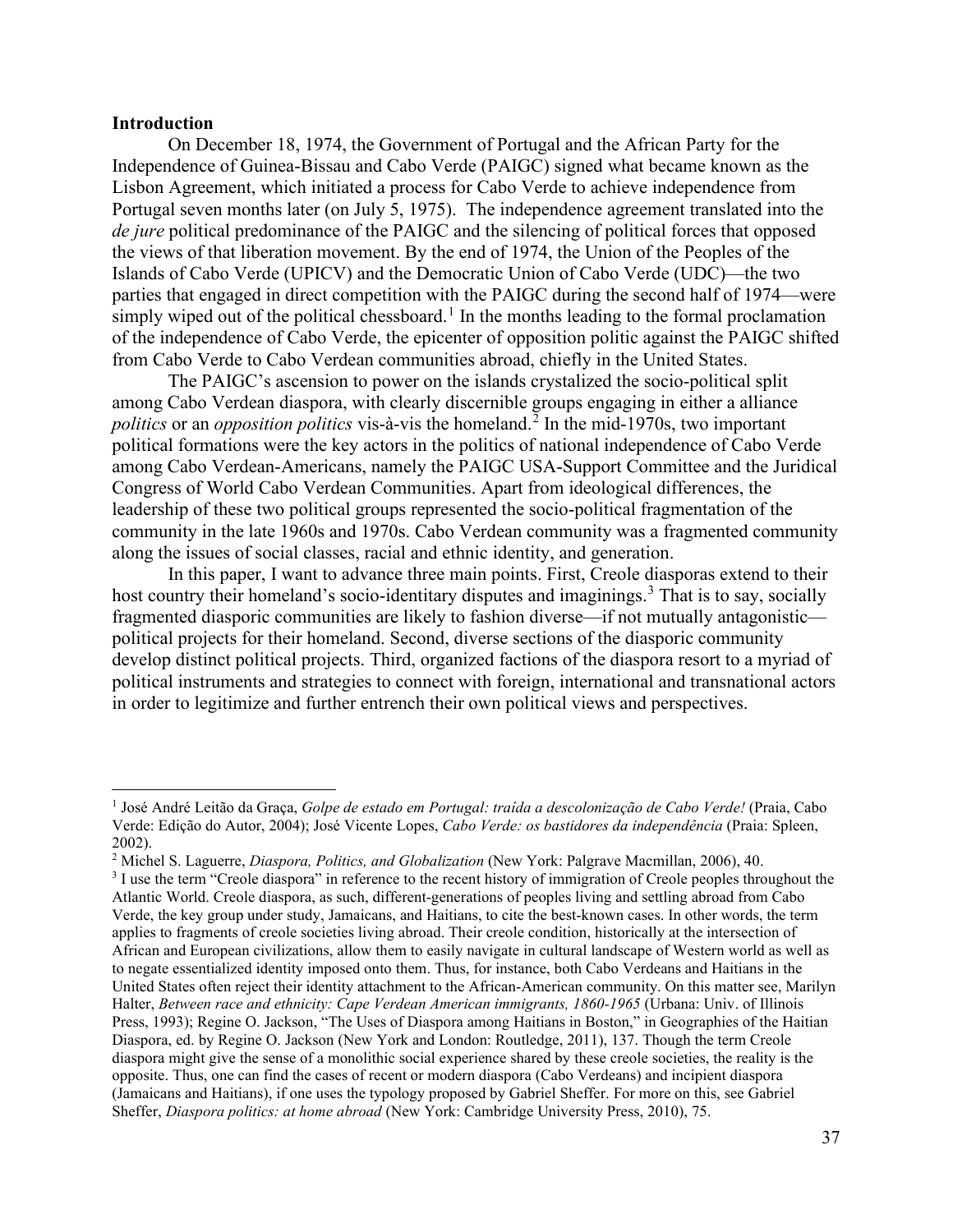#### **Theoretical Framework**

In a study of diaspora politics concerned with social behaviors and institutions created by diasporic citizens who aim to shape and alter political outcomes in their homeland, it is helpful to start by addressing the concept of diaspora. "Diaspora" is essentially a contradictory concept, as the term entails both dispersion and unity: it refers to the international spread of human communities that, at the same time, sustain a principle of symbolic or real unity through emphasizing common ancestry and national origin.<sup>[4](#page-3-0)</sup> Like any other sociological entity, diasporas are imagined communities.<sup>[5](#page-3-1)</sup> Political and social actors, chiefly those who command both cultural and material capital, may develop and disseminate a variety of narratives, discourses, and perspectives to explain and sustain the essence of that community. Diaspora communities imagine themselves in respect to their homeland, with which they maintain direct or symbolic relationships. In this regard, Michel Laguerre distinguishes between an "active" diaspora, whose members maintain actual ties to the homeland, and a "passive" diaspora, whose members develop only symbolic ties with the homeland.<sup>[6](#page-3-2)</sup> Within the same diasporic community, one may encounter sub-groups that maintain different kinds of ties and contacts (real or symbolic) with the homeland. In spite of the difference between these ties with the homeland, these different subgroups of a diaspora may remain engaged in a constructive discourse with their homeland—and among themselves.

The term 'diaspora,' which derives etymologically from Greek (*speiro = to sow,* and *dia = over*) was initially applied to the Jewish social condition of historical dispersion from Palestine.<sup>[7](#page-3-3)</sup> Since the twentieth century, the term has been stretched to include the experiences of other national and ethnic groups dispersed in different countries. The concept of diaspora entails the notion of organic and substantial connection, real or imagined, with the homeland.<sup>[8](#page-3-4)</sup> Homeland, like other forms of collective identity, is not static; different sections of homeland society often engage in a debate on what constitutes actual national identity. Dominant perspectives—and their challenges—on national identity migrate along with migrants. Diaspora views on the identity of the homeland structures and influences their political attitudes and actions towards their homeland.

Diasporas, as argued by Paul T. Zeleza, are basically discourses, insofar as they form a catalog of narratives about self and homeland.<sup>[9](#page-3-5)</sup> Reaffirming their socio-identitary uniqueness within the context of the hostland entails the development of a discourse on the homeland. In such an endeavor of producing a narrative on the nation/homeland, diaspora groups symbiotically interact and clashes with views on the homeland produced by their fellow public intellectuals and activists both in the homeland and hostland. The concept of nation may,

<span id="page-3-0"></span><sup>4</sup> On the notion of diaspora, see Eliezer Ben-Rafael, "Diaspora" *Current Sociology* 61, no. 5–6 (September 2013): 842–61. doi:10.1177/0011392113480371.

<span id="page-3-1"></span><sup>5</sup> Benedict Anderson, *Imagined communities reflections on the origin and spread of nationalism* (London: Verso. 2016).

<span id="page-3-2"></span><sup>6</sup> Michel S. Laguerre, *Diasporic Citizenship: Haitian Americans in Transnational America* (New York: St. Martin's Press, 1998), 8.

<span id="page-3-3"></span><sup>7</sup> Gabriel Sheffer, *Diaspora politics: at home abroad* (New York: Cambridge University Press, 2010), 9; Milton J. Esman, "Diaspora and International Relations," in *Modern Diaspora in International Politics*, ed. Gabriel Sheffer (New York: St. Martin's Press, 1986), 333.

<span id="page-3-4"></span><sup>8</sup> Lisa Anteby-Yemini and William Berthomière, "Diaspora: A Look Back on a Concept" *Bulletin Du Centre De Recherche Français À Jérusalem* 16 (2005): 262-270.

<span id="page-3-5"></span><sup>9</sup> Paul Tiyambe Zeleza, 2005. "Rewriting the African diaspora: beyond the Black Atlantic," *African Affairs*, 104, 414 (2005): 35-68.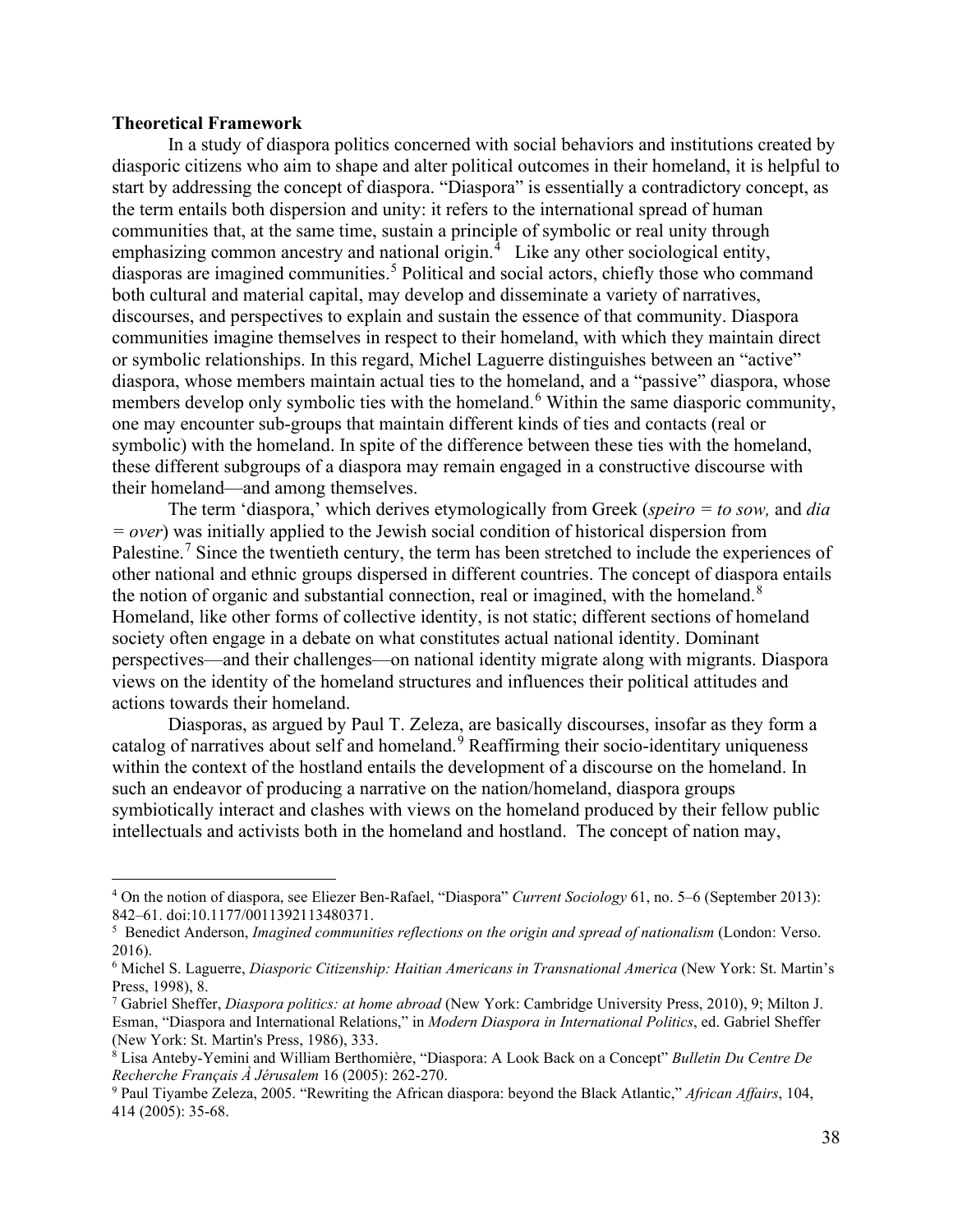likewise, be considered a "tradition of argumentation," as John Shotter has argued.<sup>10</sup> As for the notion of the collective self, several different and contradictory perspectives prevail. And, as for the tradition of argumentation, like most other social and cultural products, that travels along with migrants and settles among diasporic communities. Dominant perspectives on collective social identity in the homeland are adopted and crystalized by those in the diaspora who maintain strong linkages with that homeland.

In the enterprise of imagining a diasporic community, cultural and political entrepreneurs may interact and negotiate with a myriad of social groups and communities from at least three different geocultural spaces: the homeland; the mainstream sector of the host society; and marginalized groups of that host society. Most obviously, both direct contacts and symbolic ties with the homeland inform how diasporic groups imagine themselves and their nation. Events in the past constrain and limits the choices in the present, creating, thus, a path dependence. Times of political crisis present opportunities to break political and social path dependence; as such, these moments may permit new visions of the nation to arise. Such altered conceptualizations of the homeland may result from a myriad of factors, ranging from social class, generation, direct or symbolic contact with the homeland, and contact with excluded groups of society, to assimilation into the mainstream community of the host nation. Diaspora politics connects both the homeland and the host country through formal organizations, which are basically political tools through which "'diasporic politicians' stress both the welfare of the community and their attachment to homeland affairs as an important incentive of their political participation in the hostland political process."[11](#page-4-1) In other words, through community-based and/or broader political organizations, diasporans seek to influence political outcomes in the homeland. Put differently, diasporic citizens engage in long-distance nationalism. Ultimately, while living away from their homeland, diasporans' strategic political engagements focus on producing particular political outcomes in that homeland.

Despite the foregoing generalizations, it is important to emphasize that diasporas are not monolithic socio-political entity. Although their members derive from the same homeland and often share a combination of values and symbols, ranging from language and culture to other critical social elements, diasporic communities are fragmented; different social cleavages, such as social classes, generation, and even region from the homeland whence groups come, tend to create fractures; often, these divisions become politicized.

In contemporary times, diasporic citizens typically develop a myriad of organizations and networks, through which they base their cultural and political activities.<sup>[12](#page-4-2)</sup> These organizations constitute significant political tools, conferring a number of advantages to their members, ranging from the pooling of resources to being a mark of political modernity. These diasporic political organizations have three audiences in mind. First, they engage in internal communication, as they seek to represent what they perceive to be the view of the community they belong. In a way, these organizations tend to see themselves as a microcosmic representation of their community. Second, they seek to engage with the host country's government and/or its political leadership. As they are rarely able to shape policies through electoral politics or conventional political participation, given their numerically size, diasporans

<span id="page-4-0"></span><sup>10</sup> John Shotter, *Cultural politics of everyday life: social constructionism, rhetoric and knowing of the third kind*  (Buckingham: Open University Press, 1993).

<span id="page-4-1"></span><sup>&</sup>lt;sup>11</sup> Laguerre, *Diaspora, Politics, and Globalization*, 3-4.<br><sup>12</sup> Ben Rafael, "Diaspora," 843.

<span id="page-4-2"></span>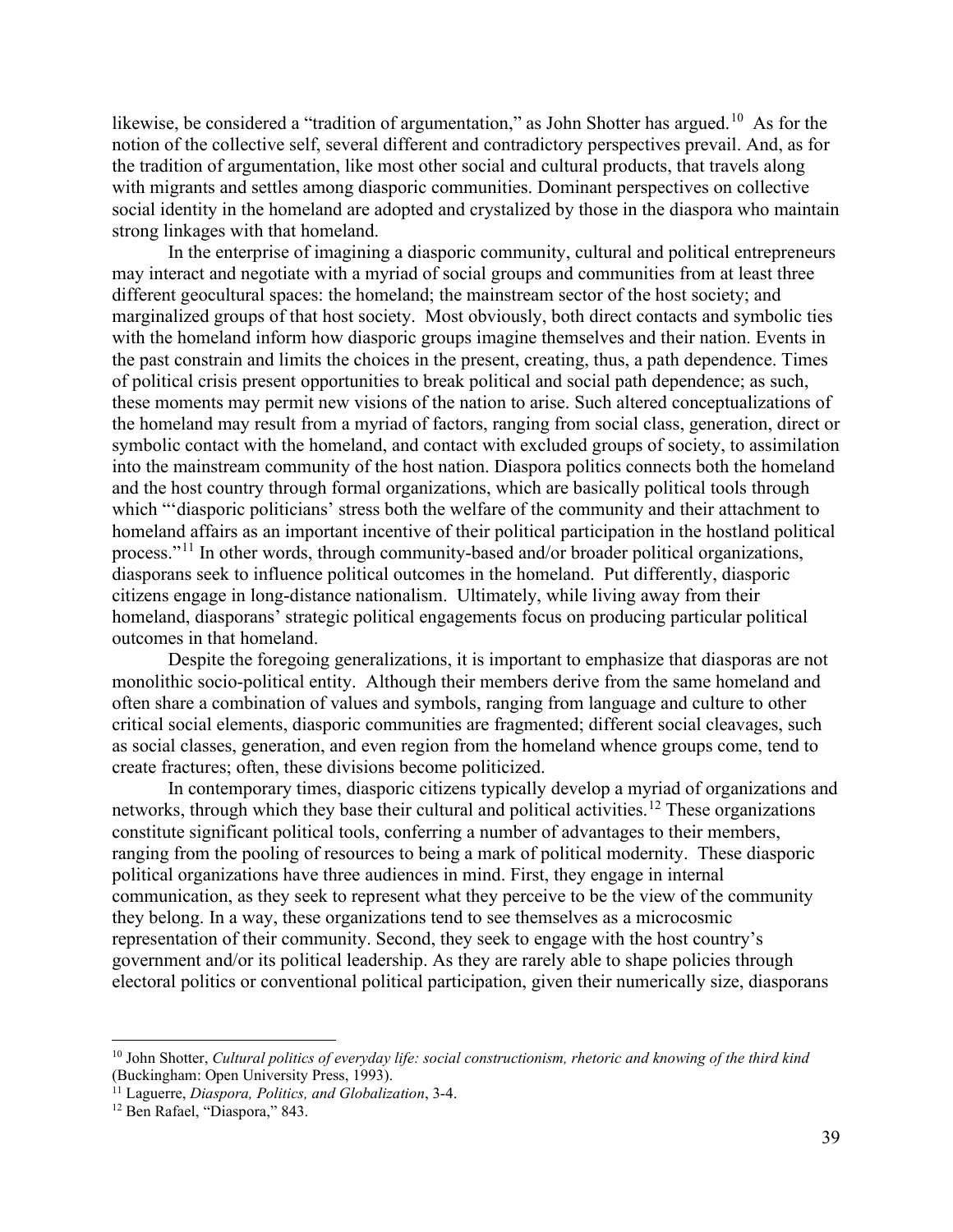often resort to a strategy of ethnic lobbying as the vehicle through which they might influence policies. Beyond these local efforts, the last audience of these organizations is the homeland.

Diasporic communities engage in a dynamic process of imaging the nation. As diasporas are not sociologically monolithic, their different segments advance different—and sometimes contradictory—interpretations of the nation. When a given narrative of the nation becomes dominant, sections of the diaspora that do not endorse such an interpretation mobilize many types of resources—human, material, and symbolic—to disseminate a counter-narrative, designed to undermine and subvert the perceived dominant narrative about the nation. Through political organizations and actions, including ethnic lobbying before different levels of the host nation's government, different components of the diaspora will seek to influence the debate on the nation and its political future.

### **On the Cabo Verdean Diaspora in the United States**

Although the literature on the Cabo Verdean diaspora is quite rich and robust, studies on the Cabo Verdean diaspora and/or immigration tend to be carried out almost exclusively by anthropologists, historians, and demographers. [13](#page-5-0) These studies tend to emphasize the cultural aspects of the diaspora and/or to trace the history of its origin and development. Few studies yet exist on Cabo Verdean diaspora politics: perhaps because few political scientists have written on the relations between Cabo Verde and its diaspora, scant attention have been to the role that the latter has played in defining and shaping politics in the former.

The historical process of diasporization of Cabo Verdean people developed in relation to distant geographies, namely the Portuguese colonial empire (of which the islands were a constituent part until their independence in 1975), along with the wider Atlantic world. Colonial policies, coupled with harsh natural and climatic conditions, compelled Cabo Verdeans to seek life alternatives elsewhere. From the mid-nineteenth century, the Portuguese colonies of São Tome and Principe, Angola, and Guinea-Bissau were the main destinations to Cabo Verdean migration. Since the late nineteenth century, and particularly during the early twentieth century, thousands of Cabo Verdeans migrated to other destinations, such as Brazil, Argentina, the United States, Senegal, and, later, other Western European states such as France, Italy, United Kingdom, and the Netherlands.<sup>[14](#page-5-1)</sup>

Almost a century ago, Albert Jenks wrote that in cataloguing the history of immigration to the United States, the history of Cabo Verdeans constituted its "curious chapter."[15](#page-5-2) In fact, the presence of Cabo Verdeans in the United States has been traced back to the late 1600s or early 1700s, beginning with the trans-Atlantic whaling industry.[16](#page-5-3) However, mass migration of Cabo Verdeans to the United States expanded significantly in the late nineteenth century, peaking in

<span id="page-5-0"></span><sup>13</sup> Luís Batalha and Jørgen Carling, ed*., Transnational archipelago perspectives on Cape Verdean migration and diaspora* (Amsterdam: Amsterdam University Press 2008); Deirdre Meintel, "Cape Verdean Transnationalism, Old and New," *Anthropologica* 44, 1 (2002): 25-42; Halter, *Between race and ethnicity*; G.S. Gibau, "Diasporic Identity Formation among Cape Verdeans in Boston," *The Western Journal of Black Studies*, 29, 2 (2005): 532-539; Laura J. Pires-Hester, "The Emergence of Bilateral Diaspora Ethnicity Among Cape Verdean-Americans," in *The African Diaspora: African Origins and New World Identities*, ed. Isidore Okpewho, Carole Boyce Davies, and Ali A. Mazrui (Bloomington, IN: Indiana University Press, 1999), 485-503. António Carreira, *The people of the Cape Verde Islands: exploitation and emigration*, trans. Christopher Fyfe (London: C. Hurst, 1982)

<span id="page-5-1"></span><sup>14</sup> Carreira, *The people of the Cape Verde Islands*; Batalha and Carling, *Transnational archipelago*.

<span id="page-5-3"></span><span id="page-5-2"></span><sup>15</sup> Albert Jenks quoted in Halter, *Between race and ethnicity*, 1. 16 Carreira, *The People of the Cape Verdean Islands*.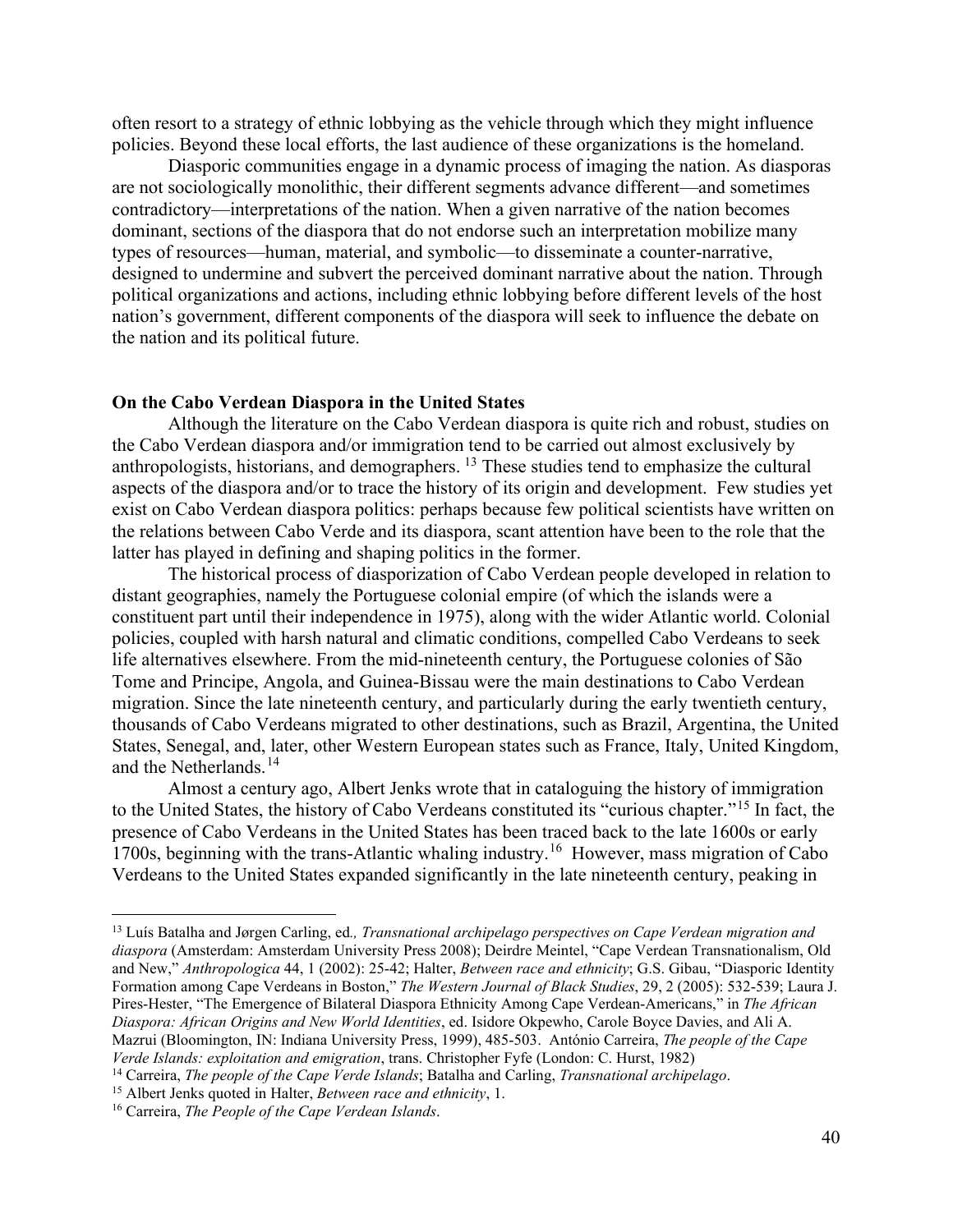the 1910s and 1920s. As Deidre Meintel has pointed out, the late nineteenth century and the first quarter of the last century constituted a period of intensive transnationalism, with some twenty thousand Cabo Verdeans entering the US in the first two decades of the twentieth century, alone. [17](#page-6-0) 

Cabo Verdeans were probably the first Africans to voluntarily mass-migrate to the United States. In fact, the notion of voluntary migration to the US has been a dominant trope among Cabo Verdeans and Cabo Verdean-Americans, often presented as a sign of collective distinctiveness and source of pride.<sup>[18](#page-6-1)</sup> Migration to the United States has occupied a central place in the group's collective subconscious, and many public intellectuals have connected the Cabo Verdean diaspora with the socio-economic and cultural advancement of Cabo Verdeans more generally.

For a variety of reasons, migration from Cabo Verde to the United States declined significantly from the 1920s onwards. New immigration policies in the United States during the late 1910s and early 1920s made it difficult for the islanders to move to the United States. The period from the 1920s to the 1960s corresponds to what Deidre Meintel calls "the retreat of Cabo Verdean transnationalism."[19](#page-6-2) During this period, contacts with the homeland became scarce and the Cabo Verdean community in the New England turned into itself. The few contacts that existed were carried out mostly through trans-Atlantic trade via packet ships. As historic homeland, Cabo Verde became a symbolic entity, a distant place whence the ancestors came.

By the 1960s, the key sites of presence of Cabo Verdeans in the United States were southern Massachusetts and Rhode Island. Towns and cities such as New Bedford, Wareham, and Boston (in Massachusetts), and Providence and Pawtucket (in Rhode Island), became hubs of Cabo Verdean communities in the United States. While excluded by the mainstream Anglo-Saxon society as well as the local Portuguese communities, most Cabo Verdean immigrant communities in New England also rejected any type of identification with African-Americans. "Creole" social identity was carefully deployed as a tool to distinguish them from African Americans. Identity labels such as "Bravas," "Black Portuguese," and later "Cape Verdean," were devices deployed to highlight social differences and distance between the immigrants of Cabo Verde and African-Americans—in spite of the fact that many among Cabo Verdeans shared phenotypic characteristics with African Americans.<sup>[20](#page-6-3)</sup>

Second- and third-generation Cabo Verdean-Americans were more attuned to the civil rights movement of the U.S., and the overall political environment and discourses of the 1950s/60s. The quest for equality and *de facto* citizenship resonated with many Cabo Verdeans, who experienced similar socio-economic and political plights to those of African-Americans. The context of the civil rights movement and the development of the more radical Black Power movement greatly shaped political behaviors and attitudes of young Cabo Verdeans. The social atmosphere of the civil rights movement and more radical Black activism of the late 1960s and early '70s influenced young Cabo Verdean-Americans in two main ways. First, at the level of identity politics, many began to accept and even proudly display Blackness. Second, the political

<span id="page-6-0"></span><sup>17</sup> Meintel, "Cape Verdean Transnationalism," 31-33; Halter, *Between race and ethnicity*, 38; 41.

<span id="page-6-1"></span><sup>18</sup> Halter, *Between race and ethnicity*; Raymond Anthony Almeida, *Cape Verdeans in America: Our Story*. (Boston: The American Committee for Cape Verde, Inc. 1978).

<span id="page-6-3"></span><span id="page-6-2"></span><sup>&</sup>lt;sup>19</sup> Meintel, "Cape Verdean Transnationalism."<br><sup>20</sup> Halter, *Between race and ethnicity*; Gina Elizabeth Sanchez, *Diasporic [trans]formations: race, culture and the politics of Cape Verdean identity*, Unpublished PhD Dissertation (Austin: University of Texas at Austin, 1999), 83; Sidney M. Greenfield, "In Search of Social Identity: Strategies of Ethnic Identity Management Amongst Cape Verdeans in Southeastern Massachusetts," *Luso-Brazilian Review* 13, 1 (1976): 10.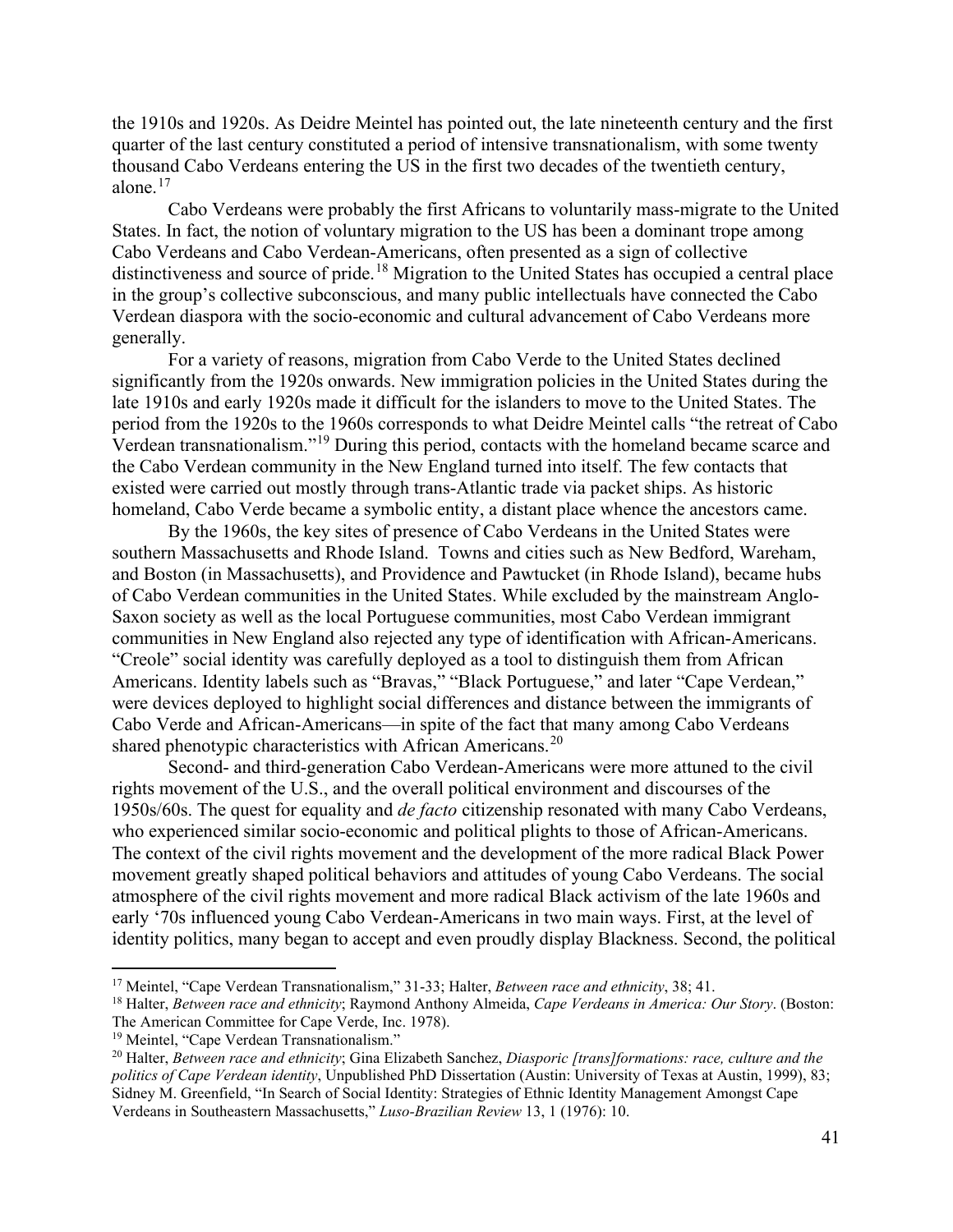atmosphere in the United States of the 1960s contributed to ethnic revival among a variety of ethnic groups that make up the social fabric of the country. Like other groups, Cabo Verdean-Americans began to imagine Cabo Verdean-ness—now named, *Caboverdeanidade*—as a condition of their singularity.<sup>[21](#page-7-0)</sup>

In the decades following the end of the Second World War through the 1960s, political engagement among different segments of the Cabo Verdean community in New England oscillated between a politics of acquiescence and a more contentious politics. As anticolonial armed struggle erupted in the former Portuguese colonial empire in Africa, the Portuguese regime developed a sophisticated and well-orchestrated public diplomacy designed to conquer the hearts and minds of Americans, Portuguese-Americans, and Cabo Verdean-Americans.<sup>[22](#page-7-1)</sup> In the senior generation of Cabo Verdeans, the Portuguese government found valuable allies to disseminate a message promoting unity of the empire. In the late 1960s, as an indication of the ideology of a pluricontinental and pluri-racial Portuguese Nation, the Portuguese government invited Belmira Nunes Miranda, Attorney Roy Teixeira Sr., and Judge George Leighton—three well-known and respected members of the Cabo Verdean community in the United States—for a tour of two key spaces in the empire, Angola and Mozambique. These personalities became *interlocuteurs valables* for the empire and used their social and symbolic capital to disseminate a message emphasizing the unity of the Portuguese nation—hence, arguing against independence—across its colonial empire. For instance, Belmira Nunes Miranda, the only woman who accompanied the group, wrote for several months for the local community newspaper, *The Cape Verdean*, reporting on the wonders of the empire.

By contrast, the next generation imported and adapted to social strategies, discourses, and organizations developed in the context of the civil rights movement. In fact, many young Cabo Verdeans joined and even led some radical Black American organizations. For instance, Salah Matteos, a second-generation Cabo Verdean-American, became involved with the organization led by Malcolm X in the first half of the 1960s and, through that organization, became aware of the ongoing armed struggles for independence in Africa.<sup>[23](#page-7-2)</sup> Frank "Parky" Grace, a secondgeneration Cabo Verdean-American, led the Black Panther Party chapter in the city of New Bedford, Massachusetts.[24](#page-7-3)

Manuel T. Neves, the founder and editor of *The Cape Verdean*, indicated his annoyance over, and displeasure with, the fact that many young Cabo Verdean-Americans had adopted the language and symbols of Black Power movement.<sup>[25](#page-7-4)</sup> Yet, civil rights and Black Power movements were one of the main avenues through which Cabo Verdean ethnic and diaspora

<span id="page-7-0"></span><sup>21</sup> Marlyn Halter, "Cape Verdeans in the U.S." in *Transnational Archipelago. Perspectives on Cape Verdean Migration and Diaspora*, ed. Luís Batalha and Jørgen Carling (Amsterdam: Amsterdam University Press, 1008), 35- 46.

<span id="page-7-1"></span><sup>22</sup> Thomas J. Noer, *Cold War and Black liberation: The United States and white Africa, 1948-1968* (Columbia: University of Missouri Press, 1985), 74; Vasco Ribeiro, "Lobistas, assessores de imprensa e relações-públicas norteamericanos que serviram o Estado Novo (1942-1974)," *Media & Jornalismo* 19, 35 (2019): 56. 23 Personal Communication with Sallah Matteos, November 5, 2019.

<span id="page-7-3"></span><span id="page-7-2"></span><sup>24</sup> Jama Lazerow, "A Rebel All His Life": The Unexpected Story of Frank "Parky" Grace, in *In search of the Black* 

*Panther Party: new perspectives on a revolutionary movement*, ed. Jama Lazerow and Yohuru R. Williams (Durham: Duke University Press, 2006), 104-157.

<span id="page-7-4"></span><sup>25</sup> Manuel T. Neves, "Power Struggle among Cape Verdeans in New Bedford," *The Cape Verdean*, May 1969, 1; See also the letter to the editor by the Portuguese Consul, Jorge de B.A. Freitas, "Letter to the Editor," *The Cape Verdean*, January 1971.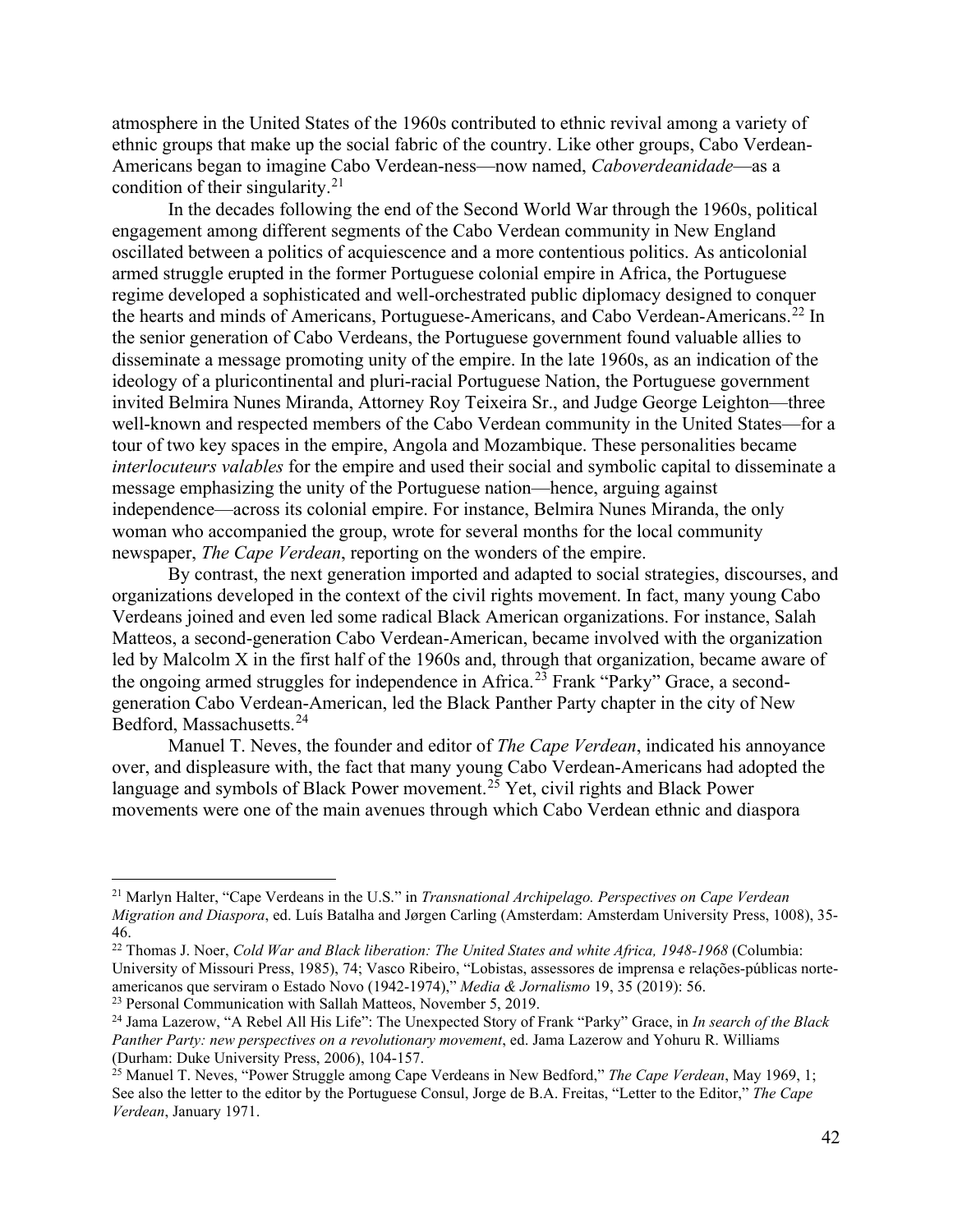politics developed.[26](#page-8-0) For its part, the Portuguese government's official position was to limit, if not completely nullify, the political influences of the Black Power movement among Cabo Verdean-Americans. In a letter to the editor that he published in *The Cape Verdean* in 1971, the Portuguese General Consul (Jorge de B. A. Freitas) argued that "Black Power is the movement of Black Americans—and Cabo Verdeans are Luso-Americans."[27](#page-8-1)

In short, the presence of Cabo Verdeans in the United States has a long history. In the United States, Cabo Verdeans have come to understand that their ideas about race, informed by the Portuguese racial ideology, did not match those prevalent in the United States, where the dominant racial ideology is that of a binary (white v. non-white), significantly distinct from the idea of racial continuum practiced in Portuguese empire. Older generations of Cabo Verdeans tended to cling to this racial ideology and rejected any type of identification with African-Americans. By the 1950s and '60s, the new generation of Cabo Verdean-Americans, born and raised in the United States, began to accept and adopt their blackness.

# **Diaspora Politics of National Independence: Organizations, Actors, and Ideologies**

In the months following the April 1974 Carnation Revolution in Lisbon, which brought an end to the 41-year right-wing dictatorship called the *Estado Novo*, a vibrant and heated political debate about the nation ensued among Cabo Verdeans both at home and in the United States. Several socio-political groups were formed, each advocating for a different understanding of what would constitute the Cabo Verdean nation and its destiny, in light of the ongoing process of decolonization of the Portuguese colonial empire. The idea of diaspora leads to the assumption of it being a monolithic social entity, when in reality it is rather a diverse and eclectic collection of groups, with each holding its own understandings and imaginings—sometimes, internally contradictory—of the homeland, its culture, its future, and its destiny. As argued by Cape Verdean-American anthropologist G. S. Gibau, Cabo Verdeans in the US are fragmented, characterized by identity conflict.[28](#page-8-2) By the late 1960s and early '70s, Cabo Verdean-Americans' social differences produced a strikingly diverse set of perspectives on the essence and future of the homeland. These diverse perspectives manifested themselves through the formation of two main political groups: the PAIGC-USA Support Committee, and the Juridical Congress of World Cape Verdean Communities.

Founded in the late 1950s, the African Party for the Independence of Guinea-Bissau and Cabo Verde (PAIGC) was a political organization made up of Cabo Verdeans and Guinean-Bissauans engaged jointly in the politics of national liberation of their two then-Portuguese colonies in West Africa. In the early 1960s, as it became clear that Portugal resisted dismantling its colonial empire peacefully, the PAIGC developed an intense political campaign to mobilize Cabo Verdeans and Guineans both at home and abroad.

The idea of establishing a cell and/or a support committee of the PAIGC in the United States dates back to the beginning of the armed struggle for national liberation. In the early 1960s, the leadership of the PAIGC began to cultivate relationships with Cabo Verdeans residing in the United States. A small number of Cabo Verdeans in the United States, who met regularly to discuss the prospects of Cabo Verdean independence in light of the ongoing decolonization in

<span id="page-8-0"></span><sup>&</sup>lt;sup>26</sup> Salahudin Matteos, "The Cape Verdeans and the PAIGC Struggle for National Liberation: An Interview with Salahudin Omowale Matteos," *Ufahamu: A Journal of African Studies*, vol 3, 3 (1973): 43-48.

<span id="page-8-2"></span><span id="page-8-1"></span><sup>&</sup>lt;sup>27</sup> Jorge de B. A. Freitas, "Letter to the Editor," *The Cape Verdean*, January 1971.<br><sup>28</sup> Gibau, "Diasporic Identity Formation."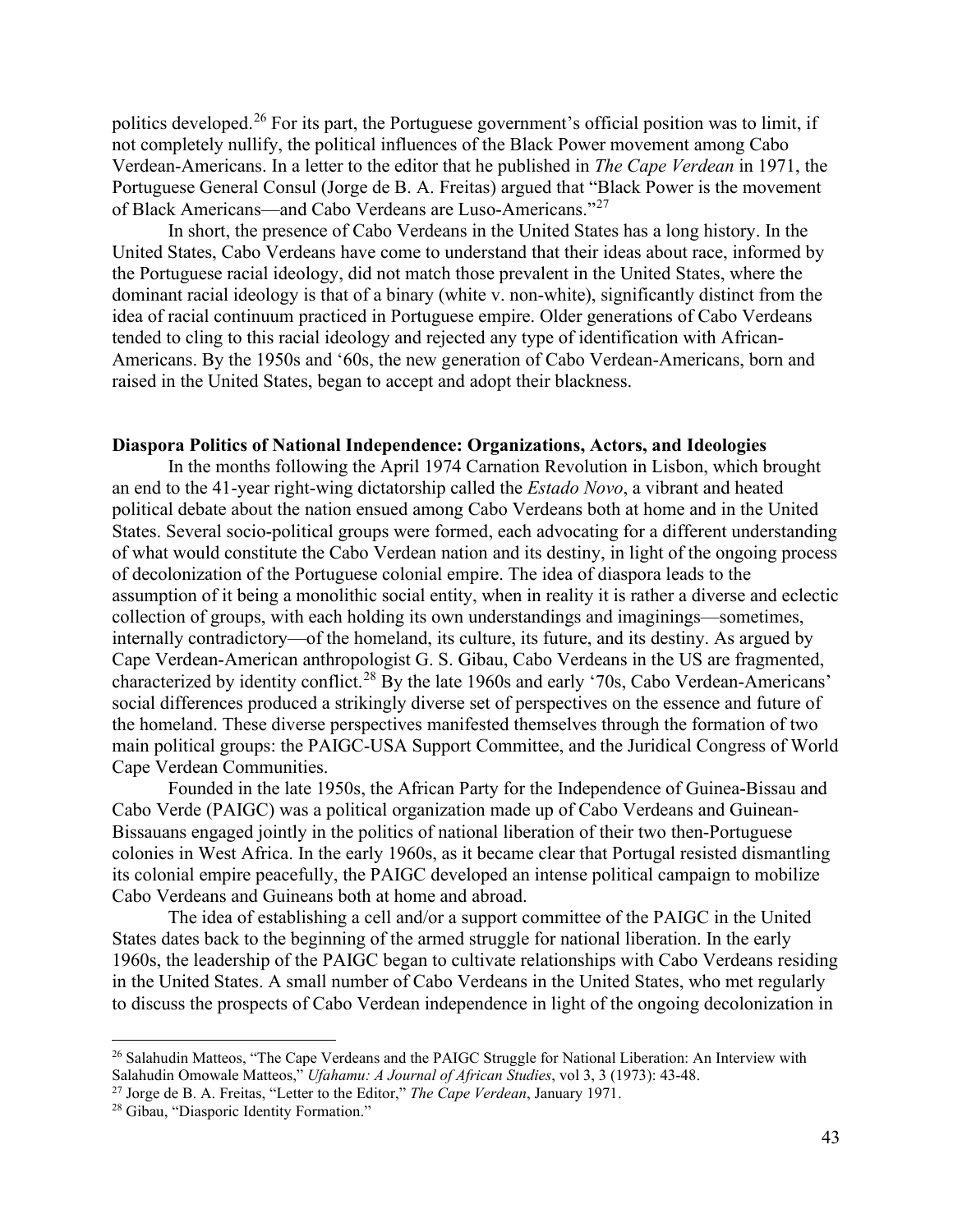Africa, contacted the headquarters of the PAIGC in December 1961.<sup>[29](#page-9-0)</sup> A few months later, the party appointed Pedro Pires, then the leader of the PAIGC bureau in Dakar, Senegal, as the contact person with the Cabo Verdean diaspora in the United States.<sup>[30](#page-9-1)</sup> From 1961-63, there were regular exchange of letters and other forms of communication between the PAIGC and members of the Cabo Verdean diaspora in the United States.<sup>[31](#page-9-2)</sup> In 1962, during a visit to the United States, the leader of the PAIGC, Amilcar Cabral, met with Cabo Verdeans and proposed a political organization called the Associacão Hesperitana to serve as an auxiliary member of the movement he led.<sup>[32](#page-9-3)</sup> However, this effort did not result in any concrete political linkage.

Ten years later, a small group of young Cabo Verdean-Americans, led by Salah Matteos, founded the PAIGC-USA Support Committee. Like many of his companions, Matteos, had political training in the context of the U.S. civil rights movement, and through his active participation in the radical struggle for dignity and equality of African-Americans. As Amilcar Cabral himself recognized early, the struggles of African-Americans and colonized Africans have long been connected.<sup>[33](#page-9-4)</sup> Through his early engagement in the former, Matteos became aware of the struggles for African liberation. In 1972, Matteos travelled to West Africa to join the liberation struggle in Guinea-Bissau. The PAIGC leadership advised him to return to the USA and form a support committee. That idea had support from Cabral, who, in his last visit to the United States, argued for the necessity to create a PAIGC Support Committee.

The PAIGC USA-Support Committee was an organization independent from the party's political structures: the members of the support committee did not constitute party cadres or members. Rather, they were essentially committed sympathizers to the party's ideology and cause. In the history of the PAIGC, there were other support committee created that aggregated immigrant communities (e.g., the support committee in Côte d'Ivoire in 1963).<sup>[34](#page-9-5)</sup> The Support Committee purported to function like a transmission belt between the party leadership and the diaspora community. The main task of the organization was to engage in campaigns of mobilization and information, so as to instill political awareness among Cabo Verdean Americans of the ongoing struggle for national liberation that was taking place in Guinea-Bissau. [35](#page-9-6) In late 1973, the PAIGC-USA Support Committee began to publish *No Pintcha* (Bissau-Guinean Creole for "let's move"), a newspaper that served as a vehicle to disseminate news from the PAIGC, updates on the ongoing liberation struggle in Guinea-Bissau and Cabo

<span id="page-9-0"></span><sup>&</sup>lt;sup>29</sup> Correspondence from Dulce Alves to Aristides Pereira, 26 December 1961, Fundação Mário Soares / DAC -Documentos Amílcar Cabral, http://hdl.handle.net/11002/fms\_dc\_38444 (2020-10-25)

<span id="page-9-1"></span><sup>30</sup> Correspondence from Aristides Pereira to Pedro Pires, 13 January 1962, Fundação Mário Soares / DAC - Documentos Amílcar Cabral, http://hdl.handle.net/11002/fms\_dc\_37261 (2020-10-25) 31 Correspondence from Roy Teixeira to Aristides Pereira, 1 November 1963, Fundação Mário Soares / DAC -

<span id="page-9-2"></span>Documentos Amílcar Cabral, http://hdl.handle.net/11002/fms\_dc\_36485 (2020-10-25); Correspondence from Roy Teixeira to Amilcar Cabral, December 2, 1963, Fundação Mário Soares / DAC - Documentos Amílcar Cabral, Disponível HTTP: http://hdl.handle.net/11002/fms\_dc\_36840 (2020-10-25)

<span id="page-9-3"></span><sup>32</sup> Amilcar Cabral, "Estatutos da Associação Hesperitana para a Liberdade, a Democracia e o Progresso de Cabo Verde", Fundação Mário Soares / DAC - Documentos Amílcar Cabral, http://hdl.handle.net/11002/fms\_dc\_42651

<span id="page-9-4"></span><sup>&</sup>lt;sup>33</sup> Penny M. Von Eschen, *Race against empire: Black Americans and anticolonialism, 1937-1957* (Ithaca: Cornell University Press, 1997); Piero Gleijeses, *Conflicting missions: Havana, Washington, and Africa, 1959-1976* (Chapel Hill, N.C.: University of North Carolina Press, 2002); Noer, *Cold War and Black liberation.,* Peter Karibe Mendy*, Amílcar Cabral: a nationalist and pan-Africanist revolutionary* (Athens : Ohio University Press, 2019).<br><sup>34</sup> Pedro Pires, "Relatório da missão de criação de um Comité de Apoio ao PAIGC em Abidjan," October 20, 1963,

<span id="page-9-5"></span>Fundação Mário Soares / DAC - Documentos Amílcar Cabral, http://hdl.handle.net/11002/fms\_dc\_41401 (2020-10- 25).

<span id="page-9-6"></span><sup>&</sup>lt;sup>35</sup> Matteos, "The Cape Verdeans and the PAIGC," 46.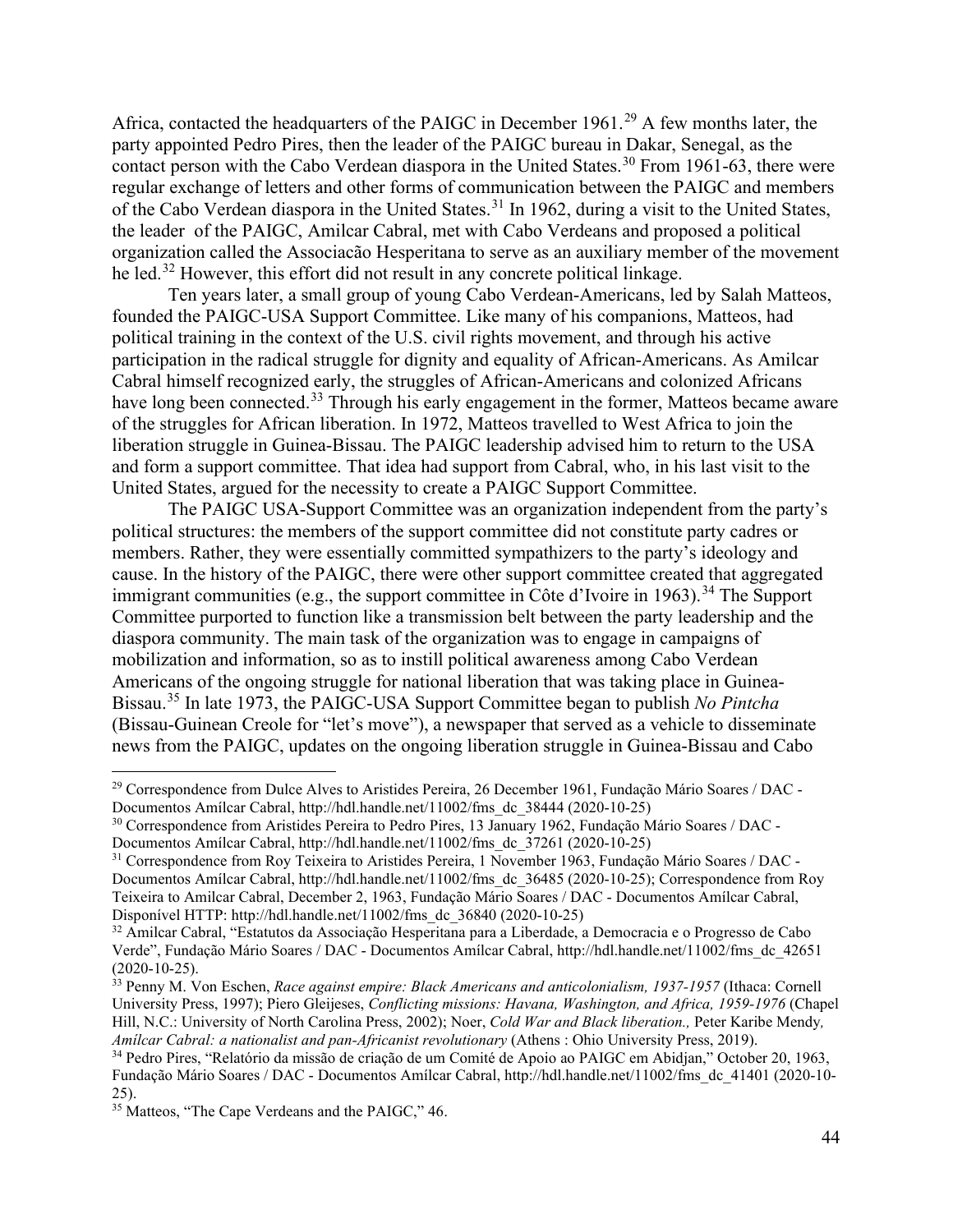Verde, and political news from the community in the United States. *No Pintcha* was a trilingual newspaper featuring articles, opinions and other pieces in Cabo Verdean Creole, Portuguese and English. *No Pintcha* ultimately became a forum for the promotion of the political ideals of the PAIGC, chiefly that of national independence and the political unity between Cabo Verde and Guinea-Bissau.

Additionally, the Support Committee was instrumental in mobilizing resources, both symbolic and material, from different sections of mainstream American society. For instance, Salah Matteos, the chair of Mobilization and Organization Section of the PAIGC-USA Support Committee, led a campaign before the United Church of Christ (UCC) in May 1974; that convention which took place in Hyannis, Massachusetts, resulted in the UCC recognizing the Republic of Guinea-Bissau as an independent nation.<sup>[36](#page-10-0)</sup> Beyond this explicitly political goal, the support organization's work also addressed other key issues, ranging from education and social awareness, demonstrations and rallies against Portuguese interests, to contacts with other organizations in the United States.

Furthermore, the PAIGC-USA Support Committee was socially and politically integrated in ethnic politics and coalition-building. Leaders of the committee were either members of and/or worked closely with III Pyramids, Inc., a multi-ethnic coalition of non-governmental organization founded by Cabo Verdeans, African-Americans, and Native Americans in 1969. The PAIGC USA-Support Committee also engaged in coalition- building with other mainstream progressive groups. Its leader, Salah Matteos toured US universities to campaign on behalf of the PAIGC struggle in Africa. Taking advantage of its connection with other progressive organizations, in 1973 the PAIGC USA-Support Committee secured a substantial grant  $($18,000.00)$  from the Episcopal Church, through its General Convention Special Program.<sup>[37](#page-10-1)</sup> In the first half of the 1970s, the PAIGC-USA Support Committee was instrumental in creating one of the most durable myth abouts Cabo Verdeans in the USA, namely that the size of the community was about  $300,000$ .<sup>[38](#page-10-2)</sup>

Just as the PAIGC gained momentum and seemed unstoppable in its quest to gain power in Cabo Verde, in early 1975, a new political organization was created by Cabo Verdean-Americans: the Juridical Congress of World Cape Verdean Communities. Two socio-political factors explain the dynamic process that led to the formation of this second group: the December 18 Agreement between the Government of Portugal and the PAIGC, and a trip by a Cabo Verdeborn Portuguese diplomat (Aguinaldo Veiga) to the United States.

The December 18 Agreement, which marked the fall of the Portuguese dictatorship, was itself linked to the anti-colonial war in Guinea-Bissau, coordinated by the PAIGC. In August 1974, Portugal recognized Guinea as an independent nation. Following this development, Portugal and the PAIGC began to discuss possible modalities for Cabo Verde to, likewise, achieve independence. On December 18, 1974, Portugal and the PAIGC reached a political agreement in Lisbon. While the Lisbon Agreement did not translate into a direct transfer of power from Portugal to the PAIGC, it was, nonetheless, a significant political victory for the party, insofar as other Cabo Verdean political parties, such as the Union of the Independent

<span id="page-10-1"></span><span id="page-10-0"></span><sup>&</sup>lt;sup>36</sup> "News from the Support Committee," *No Pintcha*, April-May 1974, 2.<br><sup>37</sup> Benjamin S. Fernandes, II, "Presentation to the UN Special Commission," *No Pintcha*, May 22, 1974; "ALSC Encourages Coalition on Survival" *Bay State Banner* (1965-1979), Dec 20, 1973. "Grant Made to Liberation Group," *Boston Globe*, September 22, 1973, 27.<br><sup>38</sup> Laura J. Pires-Hester, *A study of Cape Verdean-American ethnic development: the emergence of bilateral* 

<span id="page-10-2"></span>*diaspora ethnicity and its impact in a southeastern New England locality* (PhD diss., Columbia University, 1994), 133.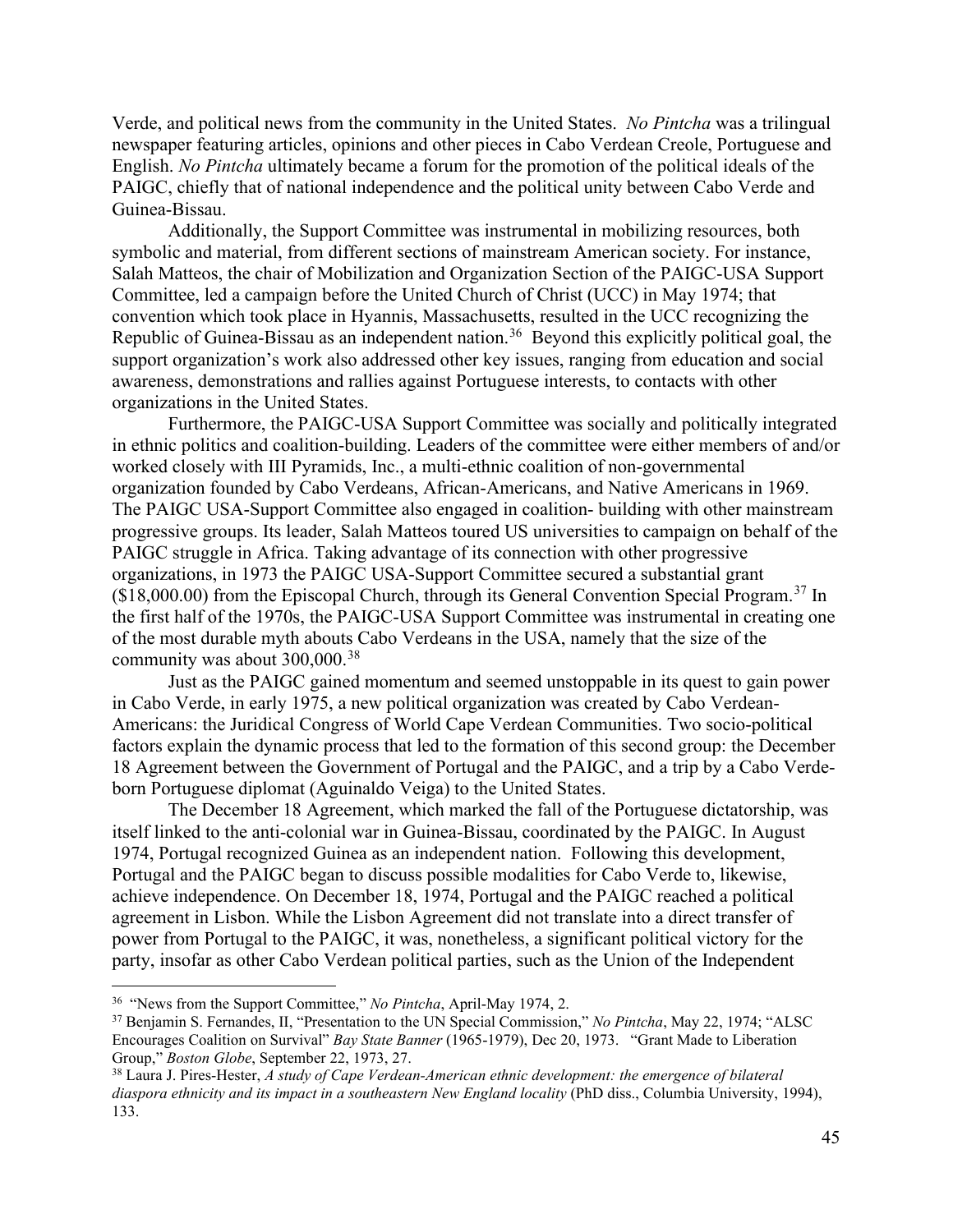Peoples of Cabo Verde (UPICV) and the Democratic Union of Cabo Verde (UDC), had not made it to the independence talks. A new government of transition was appointed by the independence agreement, and it included representatives appointed by the PAIGC.

Many Cabo Verdeans, both at home and in diaspora, distrusted the PAIGC. The somewhat radical political line of the party included a number of principles that alienated many Cabo Verdeans. First and foremost, the PAIGC meant an ideological rupture with how the social identity of Cabo Verde had been constructed by the nation's *literati* since the early 1900s. A dominant trope shared by the islands' writers and poets was the assumption that Cabo Verde was fundamentally linked to the culture and civilization of Europe in general, and Portuguese in particular. Baltazar Lopes da Silva, the epitome of the generation of writers that became known as the "Claridosos," writes of Cabo Verde as a "romance experience in the tropics."[39](#page-11-0) Against this Western-based interpretation of Cabo Verdean social identity, Amilcar Cabral, the leader of the PAIGC, suggested what he termed "African regionalism." In this model, the people of Cabo Verde were culturally African. Such an identity statement had political implications, as it removed Cabo Verde from the sphere of Western influence and instead made a case for it to be included in the concert of African states. Another central principle of the PAIGC—which constituted, at the same time, a key political objective—centered on the political unification between Cabo Verde and Guinea-Bissau. In fact, this idea had been codified in major documents of the party since its inception in the late 1950s and early '60s.<sup>40</sup>

Beyond this specific goal, the PAIGC espoused a leftist, radical political ideology that included elements of Marxist thought. During the liberation struggle, the PAIGC developed strong linkages with the Communist states, which provided valuable material, diplomatic and political support.<sup>[41](#page-11-2)</sup> Portugal was a member of North Atlantic Treaty Organization (NATO), a military alliance that included most of the Western European and North American States. As such direct support for the nascent state seeking independence from Portugal was never forthcoming from the Western states. Indeed, to the Portuguese regime, the PAIGC was no more than a puppet organization in the service of international communism—the Soviet bloc.

The independence agreement with the PAIGC meant the victory of a particular interpretation of Cabo Verdean identity. Many Cabo Verdeans saw the PAIGC as a catalog of things that they despised and/or rejected, ranging from pan-Africanism and political unity with Guinea-Bissau to international Communism and anti-liberal democracy. Many believed that Guinea-Bissau would eventually join the ranks of communist regimes; for this reason, the fear of a communist takeover in Cabo Verde was another main reason that many Cape Verdeans rejected the idea of political unification with Guinea-Bissau. Especially for Cabo Verdean elites living in the diaspora, the PAIGC was basically a stooge of Soviet imperialism, and they worried that independence with PAIGC in charge of the new government would translate into a Communist regime taking hold on the islands.

<span id="page-11-0"></span><sup>39</sup> Baltasar Lopes da Silva, "Uma experiência românica nos trópicos." *Claridade*, n. 4 (1947): 15-22; Norman Araujo, *A study of Cape Verdean literature* (Chestnut Hill, Mass: Boston College, 1966); Gabriel Fernandes, *A diluição da Africa: uma interpretação da saga identitária cabo-verdiana no panorama político (pós)colonial* (Florianópolis: Editora da Universidade Federal de Santa Catarina, 2002).

<span id="page-11-1"></span><sup>40</sup> PAIGC, (1973), "Estatutos e Programa do PAIGC,", Fundação Mário Soares/DAC-Documentos Amílcar Cabral, http://hdl.handle.net/11002/fms\_dc\_41611 (2019-11-19).

<span id="page-11-2"></span><sup>&</sup>lt;sup>41</sup> Abel Djassi Amado, "The PAIGC 'Congratulatory' Diplomacy towards Communist States, 1960-1964," *Lusotopie* 19, 1 (2020): 54-75; Julião Sousa "Amílcar Cabral, the PAIGC and the Relations with China at the Time of the Sino-Soviet Split and of Anti-Colonialism. Discourses and Praxis" *International History Review* (2020) https://doi.org/10.1080/07075332.2019.1695139.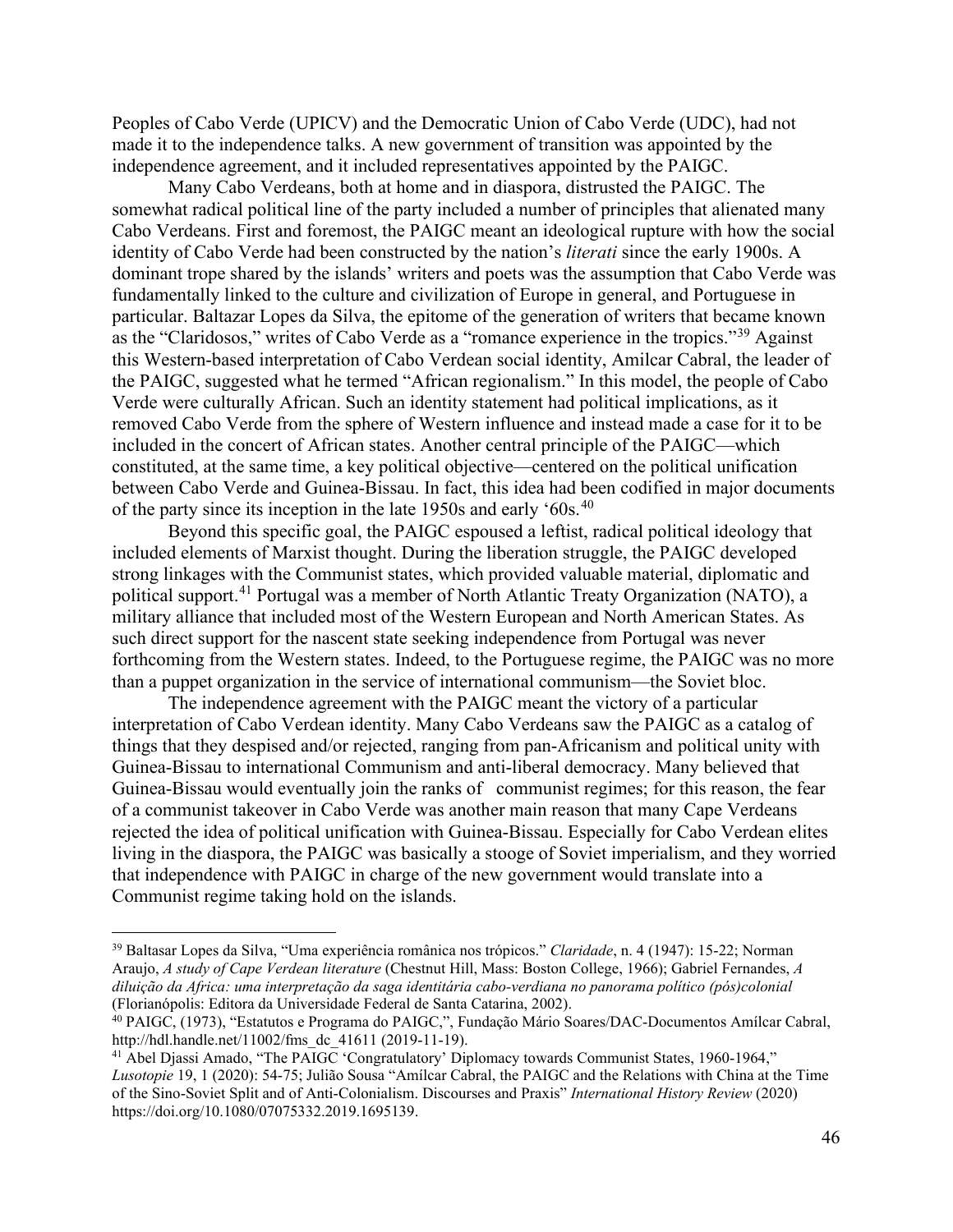A further factor concerned global diplomatic relations. At a time that the Cold War was entering into its post-*détente* phase, Cape Verdean opponents of the PAIGC hoped the anti-Communist argument could have helped win political support from the US government. In fact, according to XX, the official line of the US government in 1975 was that "we don't want a base [in Cabo Verde], but we don't want the Russians to have it either."<sup>[42](#page-12-0)</sup> It was against these perceptions that the Juridical Congress was eventually formed by a small number of conservative Cabo Verdean lawyers living in the United States.

A second major factor that drove the founding of the Juridical Congress was the arrival of the Portuguese diplomat, Aguinaldo Veiga, in the United States. Born in Cabo Verde, Veiga made his career in the Portuguese imperial bureaucracy. In 1961, he was part of the Portuguese diplomatic delegation to the United Nations. During a visit to the United States in 1961, Veiga met some elites of the Cabo Verdean diaspora living in Massachusetts and Rhode Island.<sup>[43](#page-12-1)</sup> Following the crumbling of the dictatorship in Portugal, in October 1974, Veiga published a short book about the politics of independence in Cabo Verde. [44](#page-12-2) The book was a rejoinder to the PAIGC ideological line, criticizing those who argued for "total and immediate independence" for Cabo Verde, whom he called "impatient Cabo Verdeans."[45](#page-12-3) Furthermore, Veiga bitterly criticized the idea of a post-colonial unification between Cabo Verde and Guinea-Bissau--a project he considered contradictory, as it would lead to "independence in dependence," as he characterized this model.[46](#page-12-4)

By the end of 1974, with the independence agreement reached, national debate changed from whether or not to seek independence, to what kind of national independence to embrace. Like many other political actors who were initially opposed to the idea of national independence, Veiga, began to focus on ways to preempt the PAIGC-led quest for independence from establishing a new government. Already, the PAIGC seemed to have an almost unstoppable momentum in its dynamic process of occupying the seat of power in Cabo Verde. To challenge that momentum, in December 1974, Veiga moved to the United States with a mission to swing the Cabo Verdean-American communities away from supporting that seeming likelihood. Veiga decided to move to the United States because of the size and relative prestige he believed the Cabo Verdean community in the United States had. For him, the Cabo Verdean community in North America was large and powerful enough "to speak up for the natives in the islands."<sup>[47](#page-12-5)</sup>

#### **The Juridical Congress Unilateral Declaration of Independence**

In early February 1975, Aguinaldo Veiga met with Roy Teixeira, Belmira Nunes Lopes, Joseph Andrade and Ben Goncalves met in Sacramento, CA. There, the group discussed the idea of creating a new association.<sup>[48](#page-12-6)</sup> They decided to form an organization named the Juridical Congress of World Cape Verdean Communities. The name was carefully chosen to reflect two predominant characteristics of the organization. On the one hand, the leadership of the

<span id="page-12-1"></span><span id="page-12-0"></span><sup>&</sup>lt;sup>42</sup> "Inside the Cape Verde Islands," *Southern Africa* Vol VIII, no 3 (March 1975): 25.<br><sup>43</sup> "Vote in Islands 'Now' PAIGC. Struggle for Independence to be decided by International Court," *The Cape Verdean*, June 1975,

<span id="page-12-3"></span><span id="page-12-2"></span><sup>&</sup>lt;sup>44</sup> Aguinaldo Veiga, *Construamos Cabo Verde Independente* (Luanda, Angola: na, 1974).<br><sup>45</sup> Ibid., 5.<br><sup>46</sup> Ibid., 9.<br><sup>47</sup> "Cape Verdean Support Group Meet in Boston, *The Cape Verdean*, March 1975, 3

<span id="page-12-4"></span>

<span id="page-12-6"></span><span id="page-12-5"></span><sup>48</sup> "Under Arrest," *The Cape Verdean,* March 1975, 11.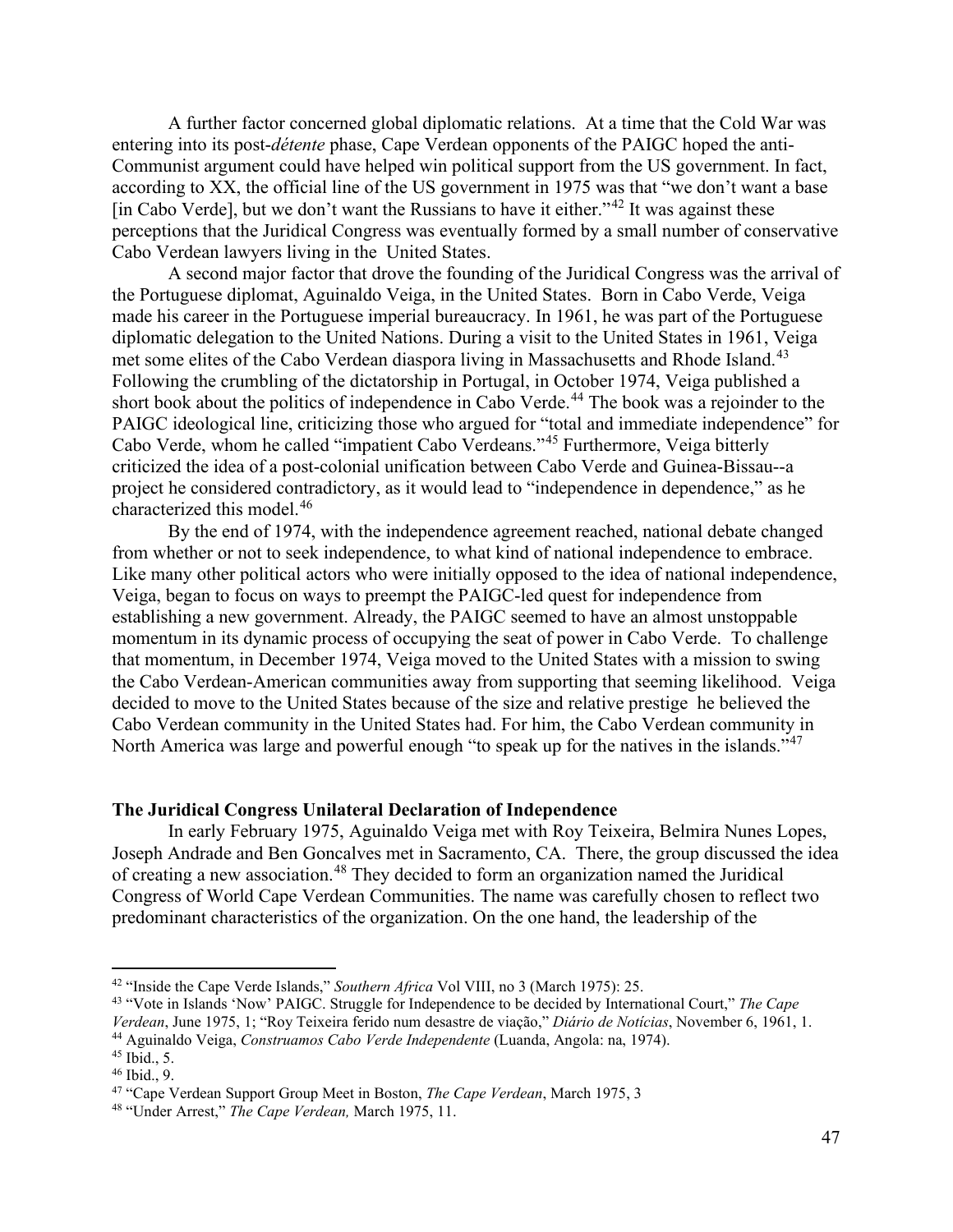movement rested in the hands of lawyers. On the other hand, the organization aimed to attract representatives of Cabo Verdean diasporas from around the world.

On February 22 and 23, the Juridical Congress held a conference at the Sheraton Hotel in Boston. The conference was led by five lawyers, aided by an advisory body of twenty people (seventeen men and three women). Reports indicate that over 2,500 people attended the meeting—it was, to date, the largest event ever held of Cabo Verdeans in the United States.<sup>[49](#page-13-0)</sup> The meeting produced a "Resolution" that consisted of ten different points, which can be organized under the rubric of five different themes: (a) a declaration of "total and immediate independence" from Portugal (I); (b) the illegality and unconstitutionality of the prior Independence Agreement reached between Portugal and the PAIGC (II and III); (c) the denial of Portuguese sovereignty, and the claim that if Portugal maintained armed forces stationed in Cabo Verde, that would constitute an "invasionary force" (IV and V); (d) an assertion that both the PAIGC and Guinea-Bissau were enemies of the people of Cabo Verde, hence the transitional government in Cabo Verde was illegitimate (VI-VIII); and (e) the predominance of the attorneys within this political organization (IX-X).

The conference centered on three main topics: first, legal deconstruction of the Lisbon Agreement, signed on December 18, 1974; second, the resolution of a motion calling for the independence of Cabo Verde; and, finally, the organization of a government-in-exile. The conference centered on the legal deconstruction of the independence agreement with the members of the congress arguing but ultimately approving, a motion that declared the Independence Agreement between the Government of Portugal and the PAIGC legally void. This argument was based on the notion that one of the contracting parties in the agreement, the PAIGC, lacked legitimacy and mandate from the people of Cabo Verde. The final resolution stated that the PAIGC was "a foreign political group that never was elected, chosen, or accepted by the Cape Verdian [sic] people."[50](#page-13-1) For the Juridical Congress, the PAIGC was a foreign political organization originating and based in Guinea-Bissau. The notion of the PAIGC being a foreign body was something previously defended by Veiga, weeks before the meeting. In an open letter to the United Nations, Veiga had protested the PAIGC's foreign activities in Cabo Verde.<sup>[51](#page-13-2)</sup> In fact, the Resolution of the Juridical Congress classified the PAIGC as "an invasionary force and an enemy of the People of Cabo Verde."[52](#page-13-3)

Following the legal nullification of the Lisbon Agreement, the Juridical Congress voted to "proclaim and herewith effectively declare *the total and immediate independence of the archipelago of the Cape Verde*."[53](#page-13-4) The Juridical Congress's unilateral declaration of independence, though without any real political implications for Cabo Verde, was part of a strategy of preempting the PAIGC's political takeover and subsequent redefinition of the nation.

Lastly, the Resolution of the meeting called for the establishment of a government-inexile that would seek recognition from friendly states around the world. The Congress granted the "jurist doctors, Roy J. Teixeira, Antonio J. Cardozo, Roy J. Teixeira, Jr., Harry I. Fernandes,

<span id="page-13-0"></span><sup>&</sup>lt;sup>49</sup> "Cape Verde's fate argued in Hub," *The Boston Globe*, February 23, 1975, 30; Luis V. Overbea, "Cape Verdeans eye control of Homeland," *The Christian Science Monitor* reproduced in *The Cape Verdean*, March 1975, 2. <sup>50</sup> "Congress of Capeverdian [sic] Communities," The Cape Verdean, March 1975, 8; Aguinaldo Veiga, "Open

<span id="page-13-2"></span>

<span id="page-13-1"></span>Letter to Committee on Decolonization of the UN," The Cape Verdean, April 1975, 1-2.<br><sup>51</sup> "Reactionary Cape Verdeans Plan Action in US," *Southern Africa* Vol VIII, no 3 (March 1975): 25.<br><sup>52</sup> "With 2,600 Delegates Cheerin

<span id="page-13-3"></span><sup>23,&</sup>quot; *The Cape Verdean*, April 1975, 1 (italics added)

<span id="page-13-4"></span><sup>53</sup> "To the Cape Verdeans of the World," *The Cape Verdean*, April 1975, 6.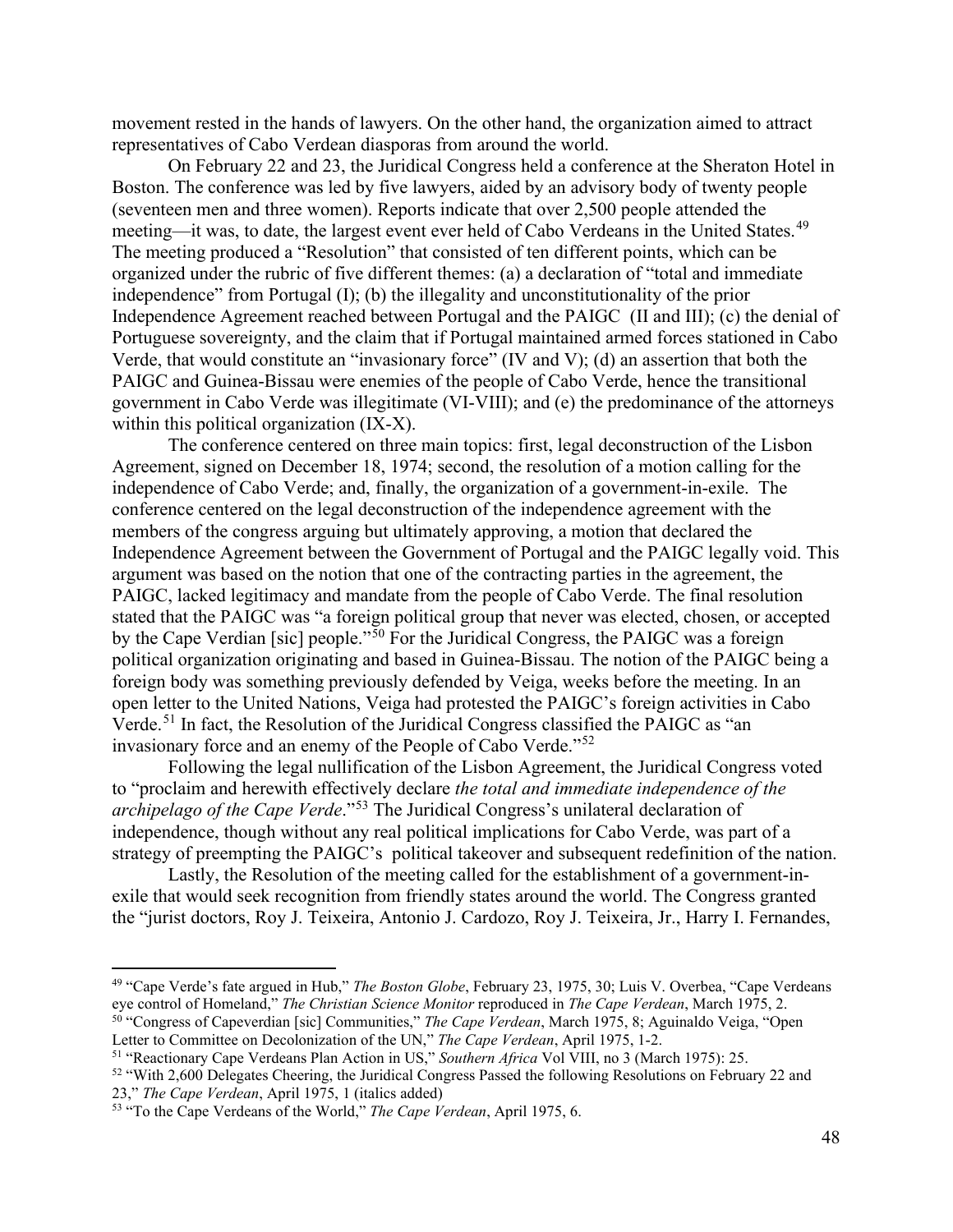and Aguinaldo Veiga" the mandate to speak on behalf of Cabo Verde and its people.<sup>[54](#page-14-0)</sup> As a visual representation meant to powerfully symbolize the constitution of a new government *in absentia*, the Juridical Congress also approved a new symbol of the state—a flag—which was then blessed by a Cape Verdean Catholic priest present at the conference (Reverend Father Benvindo Leitao).

Beyond these instrumental political goals, the Juridical Congress aimed to fundamentally define the socio-political identity of Cabo Verdeans both at home and abroad. Against the Pan-Africanist views on the identity of Cabo Verdeans, which was gaining traction in the 1970s, the movement sought to return to the Eurocentric approach to Cabo Verdeanness. This attempt was hardly uncontroversial. In fact, many Cabo Verdean-Americans saw the meeting as an unwelcome attempt to strengthen a Eurocentric emphasis of Cabo Verdean identity. Yvonne Smart is one participant who disagreed with the platform. At the meeting, she perceived a basic identity conflict between a "Eurocentric" and "Afrocentric" emphasis. As a Cabo Verdean-American associated with the Black Empowerment movement of the time, Smart and others attending the meeting, rejected the Juridical Congress leaders' views. Smart described her group's emphasis quite simply: "we were Afro-centric."[55](#page-14-1)

The meeting did not go unnoticed by the PAIGC-USA Support Committee. On the first day of the meeting, the group brought some one hundred bodies, who protested outside the Sheraton Hotel on a cold, winter day. The protest included speeches by the leaders of the organization, including Salah Matteos. The PAIGC-USA Support Committee also issued a written statement that classified the meeting as an attempt of diasporic elites to safeguard their material interests, as well as to sow confusion and division within the Cabo Verdean community.[56](#page-14-2)

In the following months, as the process for independence began to take shape in the homeland, both groups of Cabo Verdean-Americans devised a number of different political strategies to either strengthen or weaken the position of the PAIGC in Cabo Verde. Part of the strategy followed by the Juridical Congress included ethnic lobbying before members of federal legislative and executive bodies. Thus, in April 1975, Aguinaldo Veiga and Roy Teixeira, Jr., traveled to Washington, D.C., where they met with representatives from several congressional offices from New England states, California and Florida.<sup>[57](#page-14-3)</sup>

Meanwhile, in Boston, the two groups focused their attention on winning support from local representatives of the Cabo Verdean diaspora. In order to better learn about the situation, Senator Edward Brooke called for a meeting with the representatives of the two organizations and other stakeholders on April 18, 1975, in his office in the JFK Building. During the meeting, Brooke mentioned that the U.S. Congress had appropriated some five million dollars to Cabo Verde. The representatives from the Juridical Congress responded by suggesting that the distribution of the aid be trusted to an impartial agency such as the Red Cross. For their part, the PAIGC-USA Support Committee wanted to learn about the official position of the U.S. government vis-à-vis independence, but Senator Brooke did not provide much information. Overall, the meeting was a political defeat for the Juridical Congress insofar as their strategy of linking the PAIGC to the Soviet Union failed miserably. The idea that the PAIGC-Lisbon Agreement was an indication of its satellite status vis-à-vis the Soviet Union was rejected by

<span id="page-14-0"></span><sup>&</sup>lt;sup>54</sup> "With 2,600 Delegates Cheering," *The Cape Verdean*, 1.<br><sup>55</sup> Phone Interview with Yvonne Smart, November 12, 2009.

<span id="page-14-1"></span>

<span id="page-14-3"></span><span id="page-14-2"></span><sup>&</sup>lt;sup>56</sup> Overbea, "Cape Verdeans."<br><sup>57</sup> "Dr. Veiga in Washington," *The Cape Verdean*, May 1975, 1; "Dr. Veiga," *The Cape Verdean*, June 1975, 5.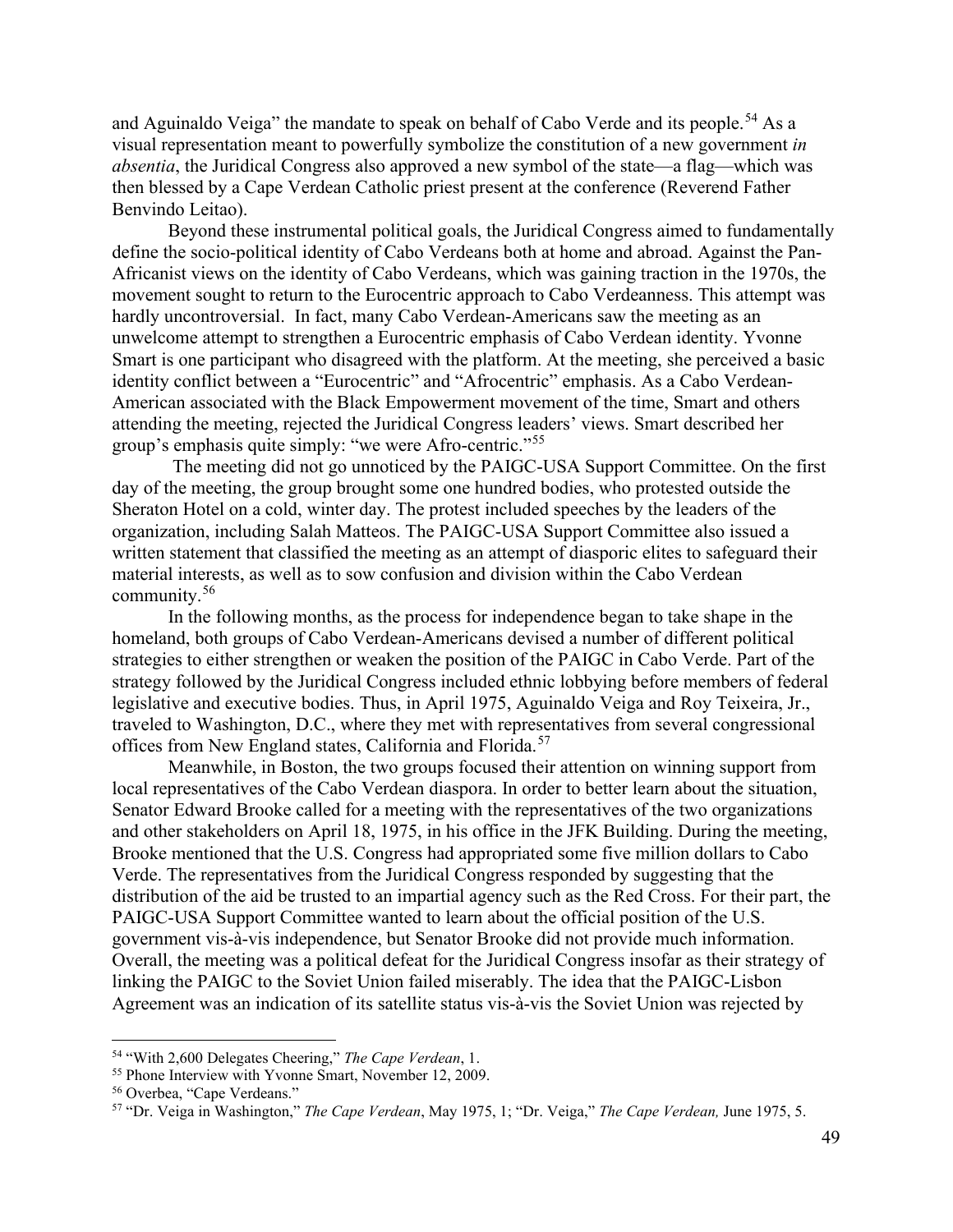Senator Brooke, who mentioned that even the U.S. government had its own agreements with the Soviet Union.<sup>[58](#page-15-0)</sup>

At this point, the first post-independence election was approaching. In this politically momentous climate, the strategy of the Juridical Congress shifted toward more toward international law. The leaders' idea was to take their case before an international court.<sup>[59](#page-15-1)</sup> Veiga argued that the upcoming election in Cabo Verde had no legitimacy, and that the independence of Cabo Verde had to be confirmed in the Hague.<sup>[60](#page-15-2)</sup>

The Juridical Congress had both a negationist and a constitutive agenda. On the one hand, it negated the legality, legitimacy and constitutionality of the independence agreement between Portugal and the PAIGC. Through its resolutions and speeches by its leaders, it became clear that the group's objective was to seek the nullification of that independence agreement in an international court. On the other hand, the Boston conference supposedly invested a new sovereign state, with a government in exile and the sorts of key political symbols, such as a flag and a coat of arms, that are expected as part of modern statehood.<sup>[61](#page-15-3)</sup>

After the formal independence of Cabo Verde, the Juridical Congress managed to maintain its political activity for another year or so. By the end of 1975, however, many members grew disappointed with the Juridical Congress. In a penetrating editorial in December 1975, Manuel Neves, whose reporting in the early months of that year. Had clearly been biased in favor of that organization, condemned the Juridical Congress, noting that "nothing has been accomplished."[62](#page-15-4) The organization became dysfunctional, with mismanagement of funds and distrust eventually leading to its political insignificance and eventual dissolution.

In fact, by the end of 1976, both the organizations I have been discussing here had vanished from the diasporic political scene--though for opposite reasons. The PAIGC-USA Support Committee disappeared because it had fulfilled its mission. By contrast, the Juridical Congress disappeared because it was unable to generate support for its members' quest to challenge the PAIGC's leadership in achieving independence and statehood of Cabo Verde. By the late 1970s, few members of the Juridical Congress maintained their opposition to the postcolonial regime in Cabo Verde. They maintained an engagement in opposition politics by joining forces with other dissenters, leading to the formation of another association, the Cabo Verdean Independent and Democratic Union (UCID).

#### **Conclusions**

Independence politics in the homeland have an effect among diasporic citizens. In the modern world, those citizens may use a myriad of strategies and institutions to shape political outcomes in their homeland. Among Cabo Verdeans in the United States, two main political organizations were formed at a critical moment in the homeland's political life. The PAIGC-USA Support Committee was restricted to the diasporic sites of southern New England (New Bedford and Boston areas) and maintained mostly symbolic connections with the homeland, as

<span id="page-15-1"></span><span id="page-15-0"></span><sup>58</sup> "Brooke meet [sic] with Cape Verdeans," *The Cape Verdean*, May 1975, 1. 59 "Vote in Islands 'Now' PAIGC. The Struggle for Independence to be decided by International Court", *The Cape Verdean*, June 1975, 1.

<span id="page-15-3"></span><span id="page-15-2"></span><sup>&</sup>lt;sup>60</sup> "Dr. Veiga," *The Cape Verdean*, June 1975, 5.<br><sup>61</sup> The approved flag is curiously similar to the autonomy flag of the Azores from the late 1800s. the flag, in a rectangular form, is vertically divided in two parts, dark blue and white. There are two columns of five stars each representing the ten islands of Cabo Verde. In between these two columns of stars, there are 62 "Editorial," *The Cape Verdean*, December 1975, 1.

<span id="page-15-4"></span>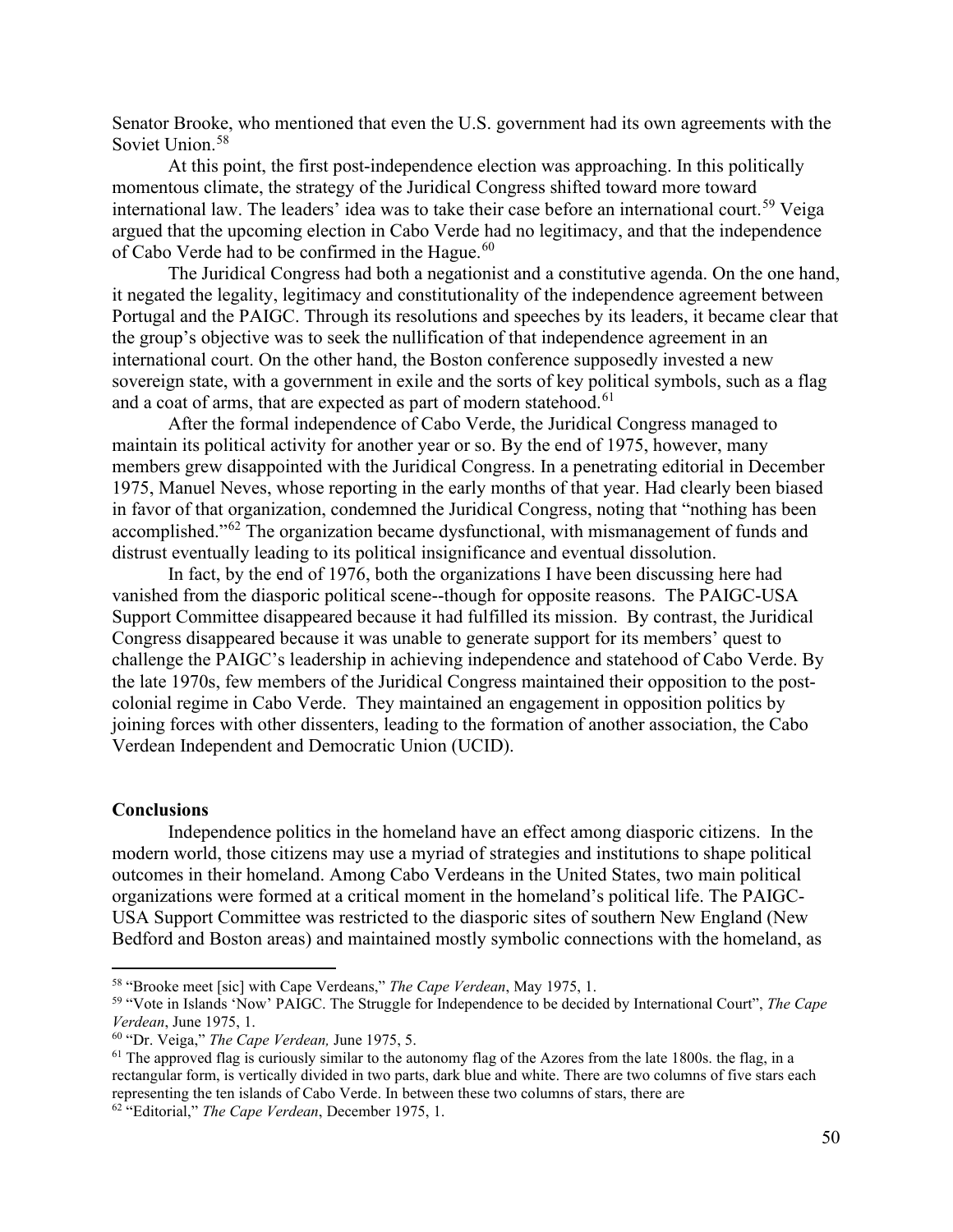its leaders were born in the United States and had no direct contacts with Cabo Verde. By contrast, the Juridical Congress was a coalition of Cabo Verdean elites from more dispersed diasporic sites ranging from New England to California—though it never attracted diasporic communities from beyond the US.

At the sociological level, the leadership of these two political organizations represented two distinct social categories of Cabo Verdeans in the United States. The PAIGC-USA Support Committee was led by young, high-school-dropout, second-generation Cabo Verdean-Americans who had close links with African-Americans and their struggle for social equality. The PAIGC-USA Support Committee adopted ideological stances of Pan-Africanism and imagined Cabo-Verdeanness in relation to blackness and Africanity. For its part, the leadership of the Juridical Congress consisted of highly educated Cabo Verdean-Americans, many of whom were born in Cabo Verde (Aguinaldo Veiga, Roy Teixeira) and had material interests in the islands (Roy Teixeira). The Juridical Congress maintained the traditional colonial discourse of Cabo Verde as a *mestizo*, "creole" society in which the vestiges of African culture have long been diluted, as argued by the Cabo Verdean intellectual, Baltazar Lopes da Silva.<sup>[63](#page-16-0)</sup> This group was convinced that focusing on cultural and/or political connections to Africa would be tantamount to committing cultural genocide of the Cabo Verdean people.

Unexpectedly, these dramatically opposed ideological and social distinctions translated into divergent political projects for the homeland. For the older generation associated with the Juridical Congress, political independence represented. By contrast, for the young generation affiliated with the PAIGC-USA Support Committee, political independence under the aegis of the PAIGC represented a political victory of an African people against European colonialism.

The intense debate and campaigns regarding the political independence of Cabo Verde served to stir the community in the search of its self. Several other community organizations were created, or old ones became redesigned, to focus on claiming the uniqueness of Cabo Verdean identity. These organizations engaged mainstream political institutions with the goal of altering the perception towards the community as well as to give the community a voice in how it is perceived. For instance, through the work of the Cape Verdean Educators Collaborative, the Cape Verdean language became recognized as a 'living foreign language,' and thus a medium for bilingual education.<sup>[64](#page-16-1)</sup> Similarly, the laborious lobbying and political activities conducted by the Cape Verdean Veterans Association of New Bedford ultimately resulted in the census of 1980 recognizing 'Cape Verdean' as an ancestry classification.<sup>[65](#page-16-2)</sup>

<span id="page-16-0"></span><sup>63</sup> Silva, "Uma Experiência Românica nos Trópicos; Fernandes, *A diluição da Africa.* 

<span id="page-16-2"></span><span id="page-16-1"></span><sup>64</sup> Pires-Hester, *A study of Cape Verdean-American ethnic development*, 146. 65 Ibid.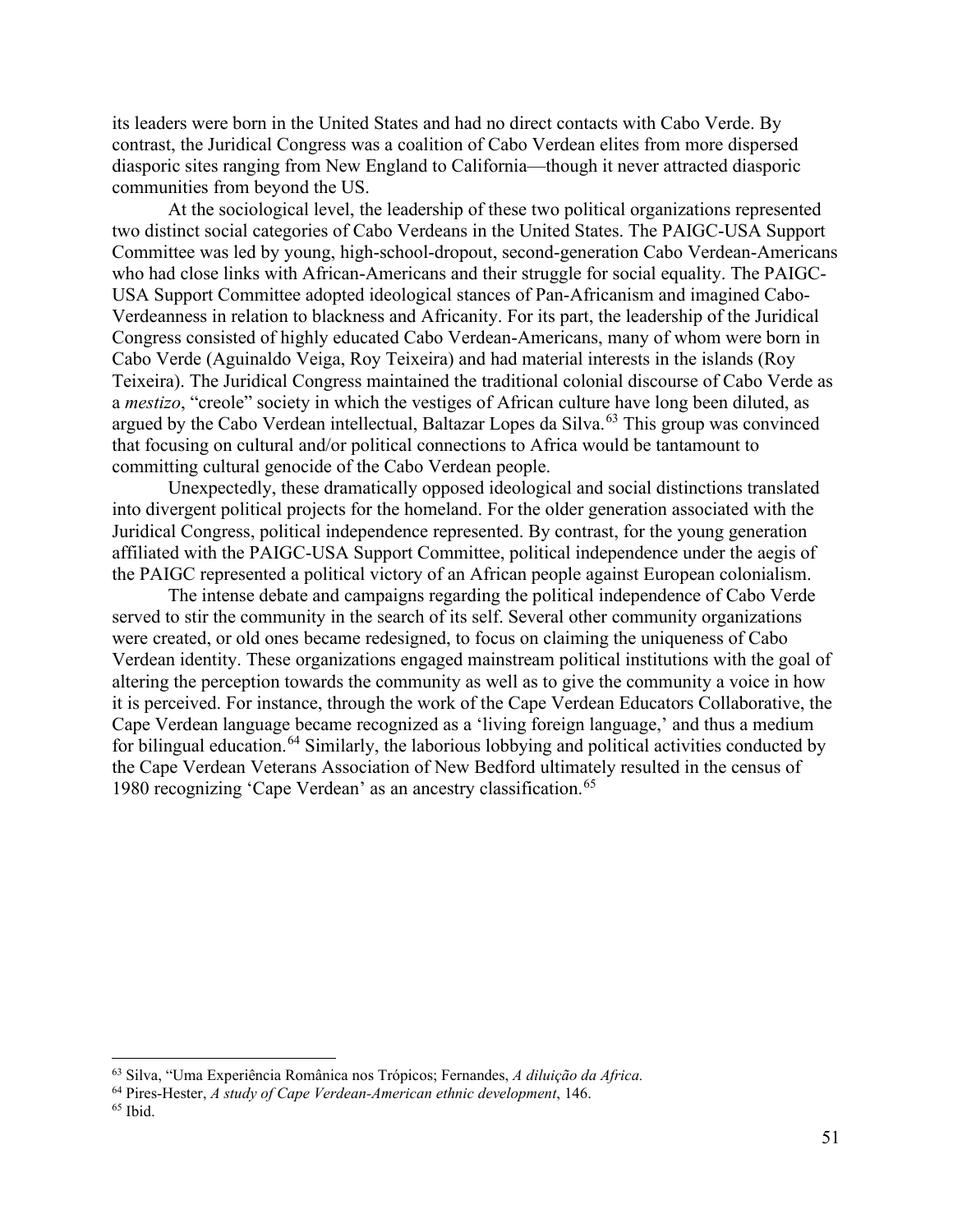#### **Work Cited**

- Almeida, Raymond Anthony. *Cape Verdeans in America: Our Story*. Boston: The American Committee for Cape Verde, Inc. 1978.
- Amado, Abel Djassi. "The PAIGC 'Congratulatory' Diplomacy towards Communist States, 1960-1964." *Lusotopie* 19, 1 (2020): 54-75.
- Anderson, Benedict. *Imagined communities: Reflections on the origin and spread of nationalism*. London: Verso. 2016.
- Anteby-Yemini, Lisa and William Berthomière. "Diaspora: A Look Back on a Concept." *Bulletin Du Centre De Recherche Français À Jérusalem* 16 (2005): 262-270.
- Araujo, Norman*. A study of Cape Verdean literature.* Chestnut Hill, Mass: Boston College, 1966.
- Batalha, Luís and Jørgen Carling, ed*. Transnational archipelago perspectives on Cape Verdean migration and diaspora*. Amsterdam: Amsterdam University Press 2008.
- Ben-Rafael, Eliezer. "Diaspora." *Current Sociology* 61, no. 5–6 (September 2013): 842–61. doi:10.1177/0011392113480371.
- Carreira, António. *The people of the Cape Verde Islands: exploitation and emigration*. Translated by Christopher Fyfe. London: C. Hurst, 1982.
- Eschen, Penny M. Von. *Race against empire: Black Americans and anticolonialism, 1937-1957*. Ithaca: Cornell University Press, 1997.
- Esman, Milton J. "Diaspora and International Relations." In *Modern Diaspora in International Politics*, edited by Gabriel Sheffer, 333–49. New York: St. Martin's Press, 1986.
- Fernandes, Gabriel. *A diluição da Africa: uma interpretação da saga identitária cabo-verdiana no panorama político (pós)colonial*. Florianópolis: Editora da Universidade Federal de Santa Catarina, 2002.
- Gibau, G.S. "Diasporic Identity Formation among Cape Verdeans in Boston." *The Western Journal of Black Studies* 29, 2 (2005): 532-539.
- Gleijeses, Piero. *Conflicting missions: Havana, Washington, and Africa, 1959-1976*. Chapel Hill, N.C.: University of North Carolina Press, 2002.
- Graça, José André Leitão da. *Golpe de estado em Portugal: traída a descolonização de Cabo Verde!* Praia, Cabo Verde: Edição do Autor, 2004.
- Greenfield, Sidney M. "In Search of Social Identity: Strategies of Ethnic Identity Management Amongst Cape Verdeans in Southeastern Massachusetts." *Luso-Brazilian Review* 13, 1(1976): 3-17.
- Halter, Marilyn*. Between race and ethnicity: Cape Verdean American immigrants, 1860- 1965*. Urbana: Univ. of Illinois Press, 1993.
- Halter, Marlyn. "Cape Verdeans in the U.S." in *Transnational Archipelago. Perspectives on Cape Verdean Migration and Diaspora*, edited by Luís Batalha and Jørgen Carling, 35- 46. Amsterdam: Amsterdam University Press, 2008.
- Jackson, Regine O. "The Uses of Diaspora among Haitians in Boston." In *Geographies of the Haitian Diaspora*, edited by Regine O. Jackson,135–62. New York and London: Routledge, 2011.
- Laguerre, Michel S. *Diaspora, Politics, and Globalization*. New York: Palgrave Macmillan, 2006.
- Laguerre, Michel S. *Diasporic Citizenship: Haitian Americans in Transnational America.* New York: St. Martin's Press, 1998.